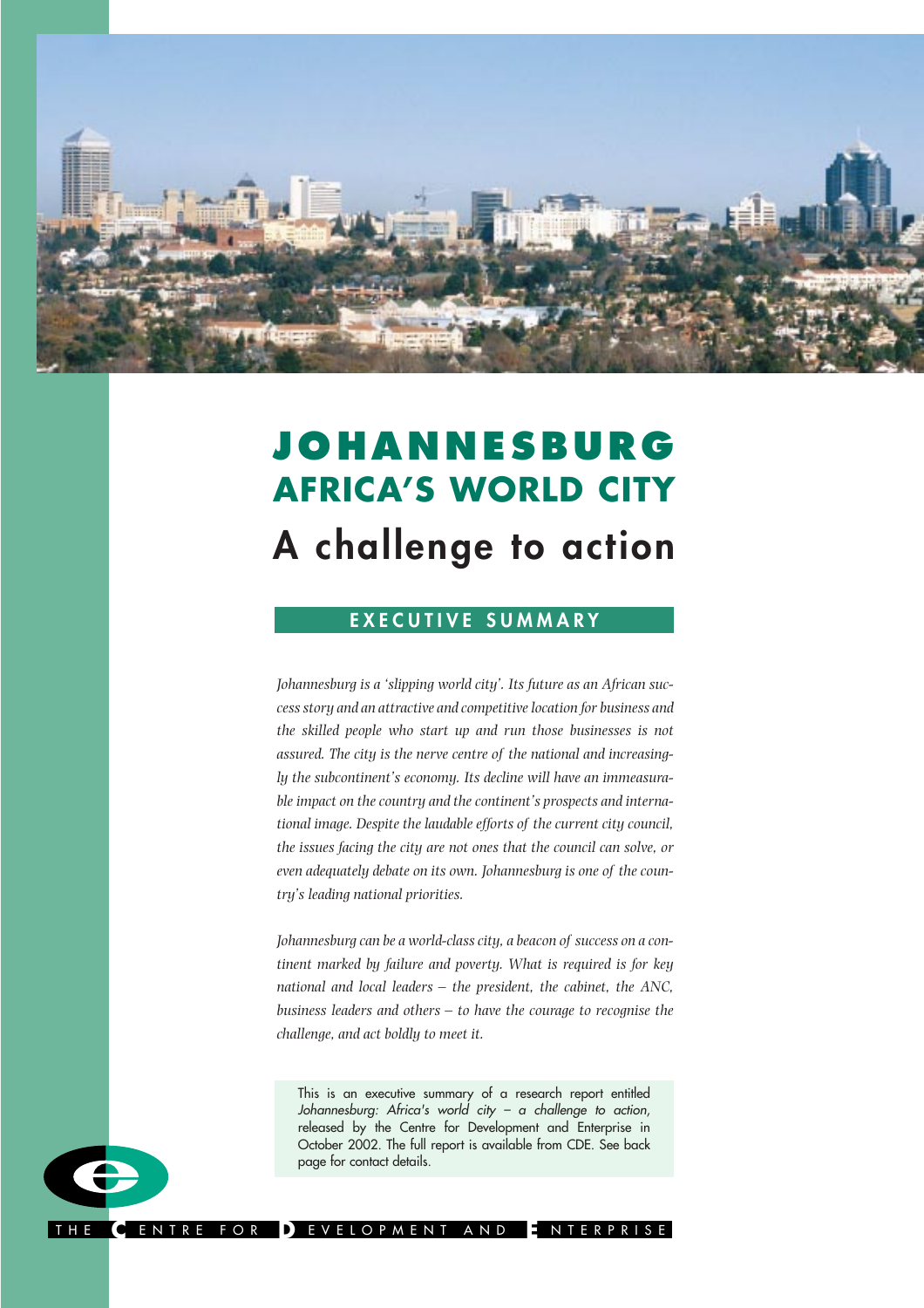# **INTRODUCTION**

This report, the fifth in CDE's series on South African cities and globalisation, focuses on Johannesburg, the most important city in sub-Saharan Africa. Success for Africa's leading city will have a dramatic impact on South Africa's image and potential. If Johannesburg fails, the consequences for the country and the region will be dire indeed.

The key theme of this series of path-breaking reports has been to focus stakeholders' attention on the enormous impact of globalisation and the associated challenges facing South African cities. After decades of insular attention to race and apartheid, South African cities needed to refocus on economic issues, and the relationship between local development and international trends.

This report challenges the nation and the city to face a stark choice. If Johannesburg continues on its current path it could slip off the list of 'world cities', leaving Africa with no plausible location point for globally successful enterprises that produce and provide the world-class skills, technology, and services the continent so badly needs.

Bold, courageous, and decisive actions must be taken now to turn Johannesburg around. What is needed is to create the best possible environment for large and small enterprises to flourish. This is the only way in which the high growth and employment opportunities essential for Johannesburg's success can be created.

The report is structured into three parts. Part one lays a descriptive and analytical foundation for an understanding of the city and its new economic, social, and spatial dynamics. Part two places it in an international context as one of a pool of cities worldwide competing directly with one another for capital, skills, and markets. Part three assesses current approaches to Johannesburg's future, and argues that a national partnership undertaking bold new initiatives is required to turn South Africa's greatest asset around.

# **PART 1: FOUNDATIONS**

#### **Chapter 1: Introduction**

Johannesburg towers over South Africa, southern Africa, and even the continent. It is the region's transport hub and shopping centre. Its international airport is the busiest in Africa. In many respects Johannesburg is 'the New York of Africa', dominating the continent in terms of the scale and sophistication of its stock market, financial services, corporate energy, media, and culture. Above all, in an African and even global context, Johannesburg has been synonymous with driving capitalism.

Therefore, the jarring signals emanating from this 'primate' city should concern South Africa's national policy-makers as well as Johannesburg's citizens. Consider just a few:

- the HIV/AIDS epidemic is reducing life expectancy from 68 years in 1990 to a projected 44 years by 2010;
- Johannesburg has a higher crime rate than any other South African city, providing its single most important deterrent to investment;
- in recent years, the city's finances have been in such disarray that the provincial and national governments have been forced to intervene;
- for decades, there has been little new investment in major road, physical, or communications infrastructure;
- the city's roads are becoming increasingly congested, with experts saying traffic on some key freeways will clog up completely over the next five years; and
- most worryingly, Johannesburg's economic performance the very roots of its existence – has shown signs of flagging; as a direct result, unemployment and poverty are on the rise.

The country faces a choice: it can either let Johannesburg struggle along as an increasingly unlikely member of a global network of world cities, or it can decide to unite in its efforts to keep this  $\text{city}$  – and by implication Africa – at the cutting edge of global economic change and competitiveness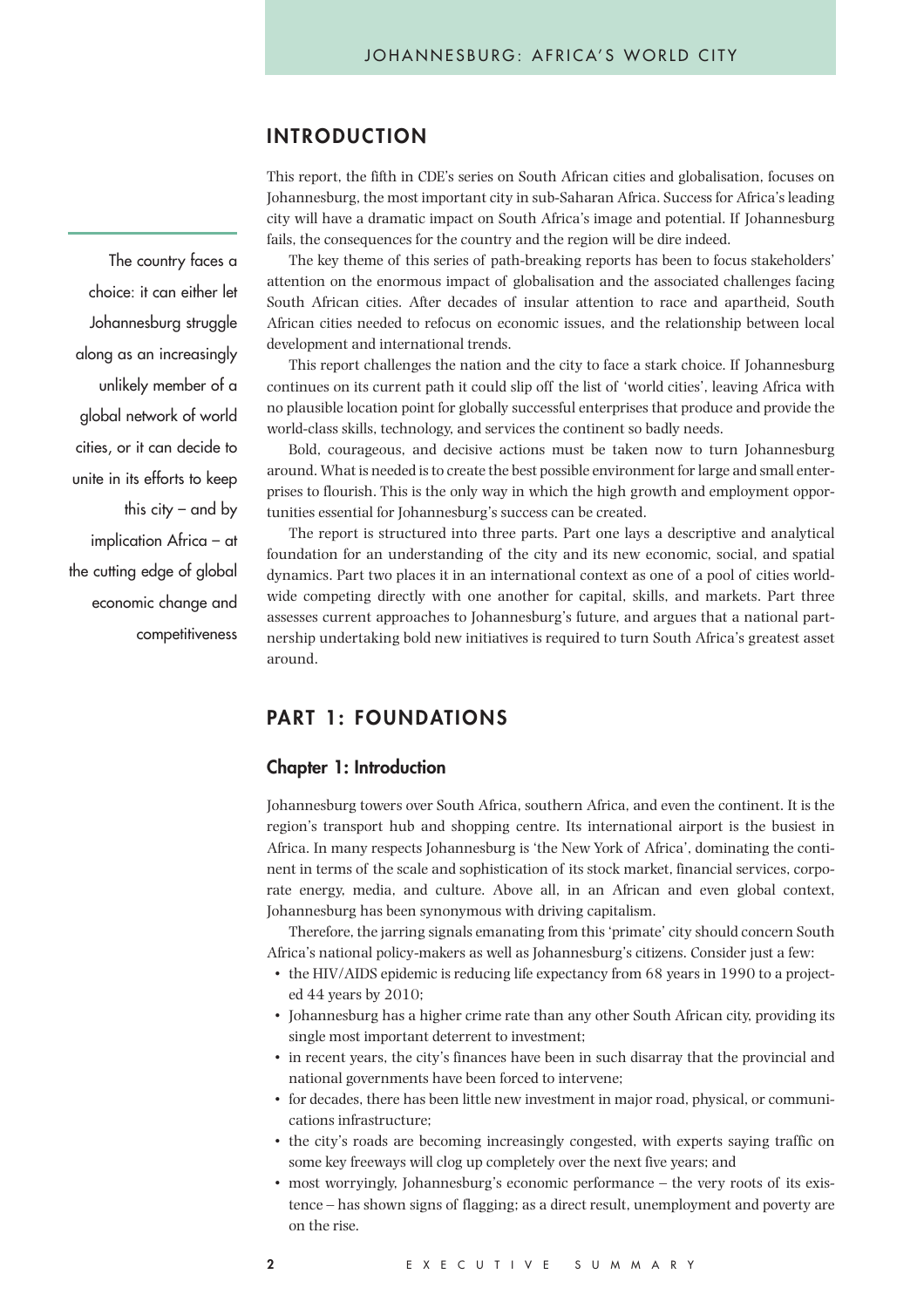This report argues that Johannesburg will only be rescued from its current malaise, and made to deliver its full potential, if the country and its residents stop taking it for granted. Above all, close attention will need to be paid to its economic performance.

However, before we begin to make prescriptions, we need to ensure that we correctly understand the city and the processes at work in it. An important part of our argument is that much of the debate around Johannesburg's future has been misguided precisely because participants have misunderstood the way in which the city is developing. This points to the need to accurately identify the nature of the city and the processes at work in it (see box: Myths and realities about Johannesburg, pp 4–5).

#### **Chapter 2: Definition and demography**

The City of Johannesburg's borders stretch from the informal settlement of Orange Farm in the south to Midrand in the north (a distance of almost 80 kilometres), and from Roodepoort in the west to Edenvale in the east (a distance of more than 30 kilometres). It is a highly distinctive economic complex, where more than twice as much economic output comes from finance and business services than from manufacturing.

The Johannesburg metropolitan area has an estimated population of more than 2,8 million people. This residential population rises by some 800 000 during the day to about 3,6 million, as a result of people commuting in from other areas, mainly to work but also to shop. Migration accounts for a much greater share of projected total population growth than does natural increase; the city – and particularly its northern and western suburbs – are perceived as a place of opportunity for young Africans.

This sense of Johannesburg as a city of opportunity is not limited to South Africans. Ambitious people from the entire African continent now constitute the bulk of migrants to Johannesburg's inner city and suburbs – home to generations of new migrants for more than a century.

## **Chapter 3: Johannesburg's economy – foundations and prospects**

Whatever its current ailments, Johannesburg remains the centrepiece of South Africa's and the region's economy. It houses some 74 per cent of South Africa's corporate headquarters, including those of all its major banks, and drives the economic performance of Gauteng, which generates more than 35 per cent of South Africa's GDP. Johannesburg generates some 10 per cent of GGP of the Southern African Development Community (SADC), and the Johannesburg Securities Exchange (JSE) is 11 times larger than the next biggest stock exchange on the continent. In US dollar terms, the JSE is larger than the Mexican and Kuala Lumpur exchanges, and roughly the same size as those in Athens, Brussels and Singapore.

Although Johannesburg is still often described as 'iGoli – city of gold', by 1970 employment in the primary sector, which includes mining, had fallen to 35 958, while that in the secondary sector and tertiary sectors stood at 652 459 – a formal employment structure akin to those of similarly sized cities in Germany, Britain, and the United States at the time. Most of these employees were accommodated in South Africa's largest contiguous CBD–cum–industrial–cum–office zone. Stretching some 10 kilometres from east to west, and five kilometres north to south, this was the undisputed hub of South Africa's secondary and tertiary economy for at least five decades, from 1940 to 1990.

Despite growing competition from Cape Town, Johannesburg remains South Africa's quintessential professional, private sector city. It is also the centre of the increasingly vibrant smaller enterprise sector. Johannesburg's economy is relatively low on government and manufacturing (below the national average), yet very high indeed on commerce, finance, and business services.

Johannesburg is now primarily a post-industrial metropolis, co-ordinating South Africa's (and increasingly the subcontinent's) private sector. Concepts of this city's econoJohannesburg, a 'city in a hurry', towers over South Africa, the region and even the continent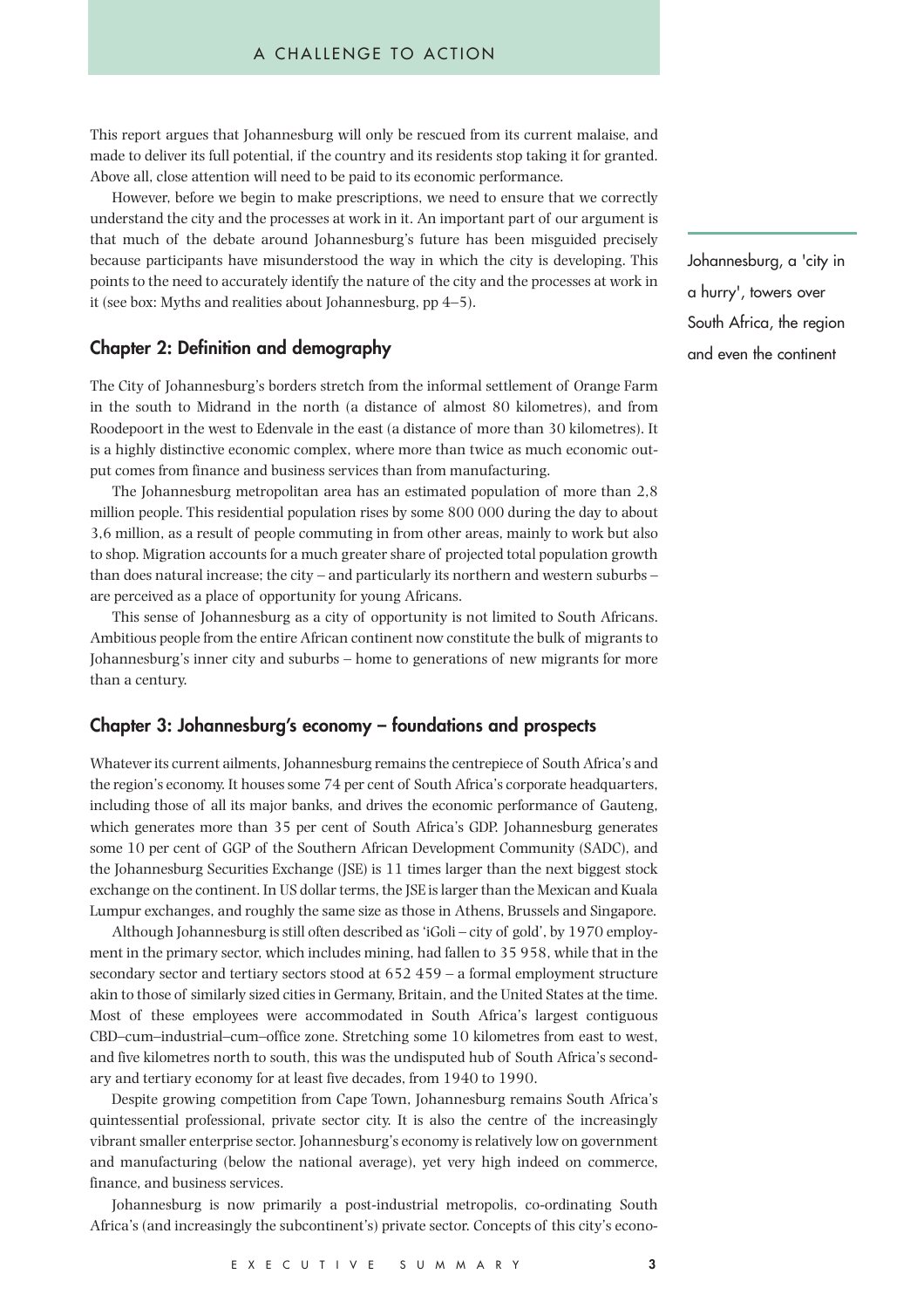my derived from the past with their emphases upon mining and historically protected subsectors of manufacturing are no longer relevant.

## **Chapter 4: Johannesburg and social change**

Notwithstanding Johannesburg's economic success (or perhaps because of it), the city has been, and in many respects remains, misunderstood by generations of South African political leaders. It has simultaneously been the object of suspicion and envy by most of the country since its early rise to fortune. And yet the city's contribution to national politics has been immense. Just as its gold mines forged the modern South African economy, it has also been the country's primary political crucible. Johannesburg has long had the reputation of being more tolerant in its approach to race issues than any other South African city, with much evidence of white civic and business leaders finding themselves in conflict with the apartheid government.

Johannesburg was the city in South Africa that most resisted 'the politicisation of race' throughout the apartheid period. Therefore, while Johannesburg's history (along with South Africa's) is riven with class inequalities and conflict, it has also been South Africa's least racist and most cosmopolitan and urbane place. Not surprisingly, Johannesburg now contains a weight of media excellence and cultural diversity unmatched by any other South African city.

Nevertheless, by the 1960s Johannesburg, like other South African cities, had been fractured, largely by apartheid legislation, into separate racial and social domains. In effect the black two thirds of Johannesburg's population were concentrated into no more than a quarter of the city's area. But by the early 1980s, well before most of the rest of the country, the deracialisation of settlement in Johannesburg had begun, and has continued with very little conflict and controversy to this day. It is now also increasingly evident that a

# **Myths and realities about Johannesburg**

## **FALLACY The Johannesburg central business district, and its problems and prospects, are the most important developmental priority for the city.**

The city's highway system, if not properly maintained and upgraded, is more likely to throttle future economic development than a jaded CBD. As an exercise in the conservation of capital, maintaining the CBD is obviously justified, but the emphasis of future capital expenditure and capital maintenance must be on infrastructure that supports new directions of growth. And the energies of political leaders should be devoted to city-wide economic priorities: crime, skills, and telecommunications.

**FALLACY** The flight of capital to the sub**urbs is an abnormal process informed primarily by racism, which will undermine the long-term viability of the city.**

Actually, this is part of a globally recog-

nised pattern of urban restructuring, and has been going on in Johannesburg since the 1950s. These processes have nowhere threatened metropolitan economic viability unless a narrow and mistaken view has been taken of what the metropolis actually is.

**FALLACY Johannesburg is an important mining and manufacturing centre, and economic growth strategies should focus on these sectors.**

Mining and manufacturing have been contributing less and less to the Johannesburg economy, and these sectors are now concentrated elsewhere in the country, the region, or the world. Johannesburg should focus on its national and continental leadership in the tertiary and quaternary sectors of the economy (which already provide about half of its jobs), and also the policies and support structures that

are necessary to ensure such continued leadership. Johannesburg is no longer 'the city of gold'.

#### **FALLACY Johannesburg's economic future must focus on 'job creation'.**

This apparent truism must be replaced with the recognition that the prior condition to employment is successful enterprise. The conditions that make a city enterprisefriendly must therefore become the focus of urban policy, with employment being the anticipated desired consequence. Already, some three quarters of new jobs in Johannesburg are being generated by smaller enterprises, and this is a trend that will probably deepen over time. Johannesburg's inefficiencies are far more costly and detrimental to small businesses (start-up, survival, expenses, investment) and thus job creation than the large companies that dominated the city in the past.

Johannesburg will only

potential if the country

and its residents stop

taking it for granted

be made to deliver its full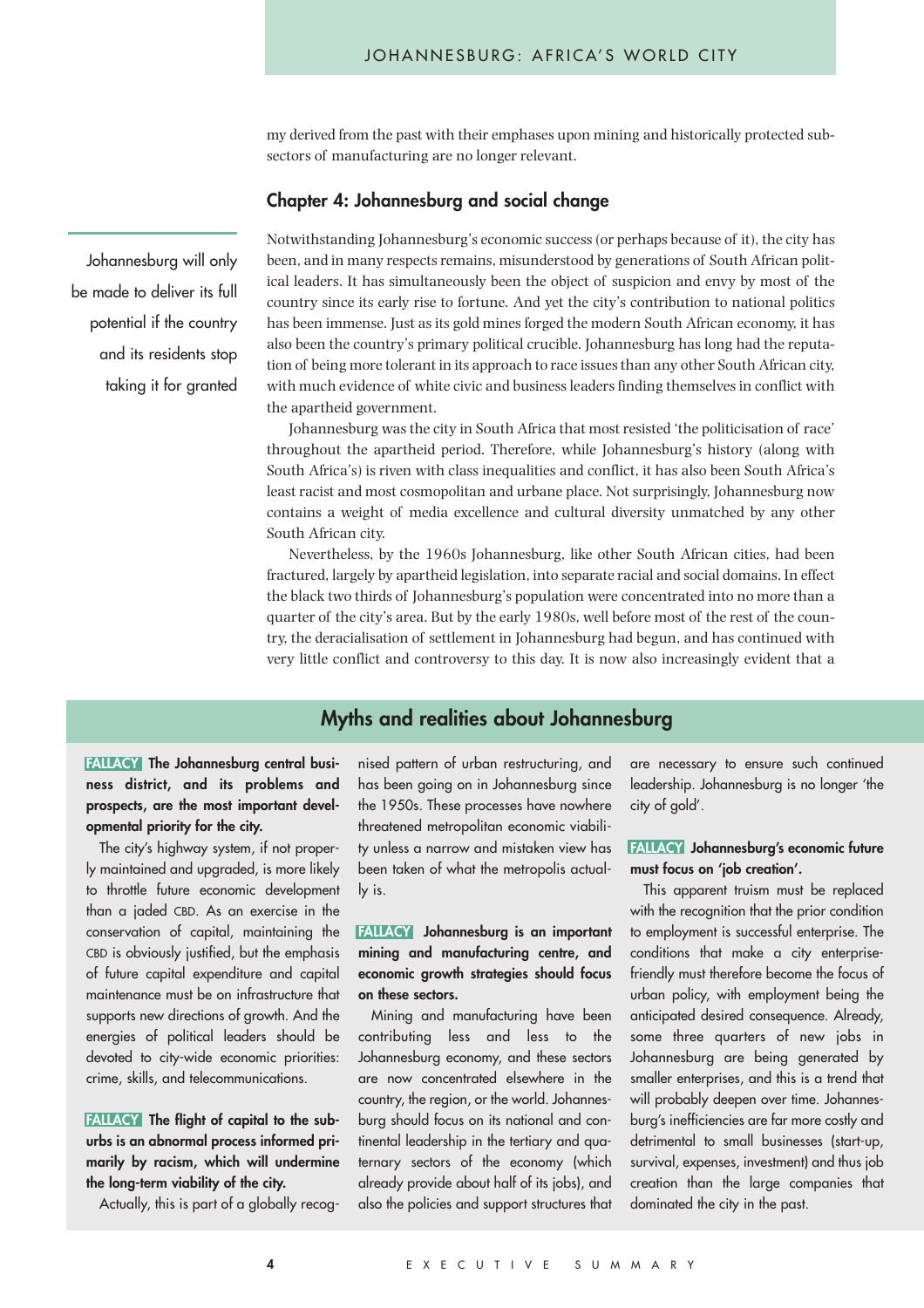new, non-racial community is being forged in the 'functional' city, where what really matters is skills, not race.

Johannesburg's urbanity was advanced by the fact that its local political and economic elite was always more multi-ethnic than its counterparts elsewhere in the country. It is the most cosmopolitan of South African cities, with a great diversity of languages and cultures; this is as true of predominantly black areas as of white areas, with the city's townships linguistically more diverse than those of any other South African city.

Johannesburg is a city of multi-ethnic migrants; a tough bustling entrepreneurial place whose growth has been driven and supported by thrusting 'new men in town', eager to get rich.

However, on the negative side it is Johannesburg's reputation for violent crime that sets it apart, and until this is resolved it is a city that evokes feelings of insecurity and fear among both residents and visitors. Such perceptions are never acceptable, but they become particularly dangerous when a city's economy depends, as Johannesburg's does, on the presence of large numbers of highly skilled (and hence highly mobile) middle-class people.

Johannesburg's large middle class is increasingly difficult to define in racial or ethnic terms, partly because its black component has increased so rapidly, at some 2 per cent a year. But the relationship between a city's tertiary employment base and its income profile cannot always be taken for granted. As a late 1990s report of the New York City Council observed, the city environment can become alien to the interests of the middle classes, resulting in their emigration elsewhere (usually to suburbs outside the city, but sometimes to other cities). Johannesburg is particularly vulnerable to this problem because of crime-related problems, but also because its increasingly multiracial suburbanites strongly doubt whether they are getting value for money out of their rates payments to the city government.

At the same time, residents of the 'other' Johannesburg – the former townships, and particularly the burgeoning 'RDP' housing estates and informal settlements – are equally concerned with issues surrounding metropolitan services and resources: in their case, those of Much of the debate around Johannesburg's future has been misguided because participants have misunderstood the way in which the city is developing

**FALLACY Johannesburg's public sector does not have enough money or capacity to turn it into a centre of excellence.**

In fact, for its population and geographic size, the Johannesburg City Council has more staff and bigger budgets per capita than almost any other metropolitan area in the country. The issue is not the quantum of money and human resources, but rather how it has been and is being used. This is particularly the case given the potential to leverage public funds with private funds.

## **FALLACY The expansion of services to the poorer parts of the city is Johannesburg's most important priority.**

According to Joburg 2030, 96,4 per cent of households in the city have access to water, 84 per cent to basic sanitation, 85 per cent to electricity, and 88 per cent to waste removal. These figures are higher on average than those in middle-income countries such as Argentina and Brazil, and developing countries such as Pakistan and India. Thus, with only 16 per cent of households receiving services below the minimum statutory standards, Joburg 2030 concludes that 'service access is not the greatest challenge facing Johannesburg'.3 An attitudinal survey conducted for the council by Social Surveys in October 2000 showed that 33 per cent of residents were dissatisfied with services provided by the city, and 50 per cent of residents were more concerned with finding employment.<sup>4</sup> It is clear that growth and employment are the most important issues facing Johannesburg and its citizens.

**COMPLACENCY Johannesburg is the only South African city capable of 'world city' status.**

While Durban is probably out of the

running, the recent Unilever Institute/- Cape Town Partnership study of competitive cities suggests that Cape Town may be marginally ahead of, or at least equal in status to, Johannesburg in terms of lifestyles, and has certain advantages as a coastal city. <sup>5</sup> Cape Town is actively making a major bid, as a 'smart city', to attract investment. Is it poised to steal Gauteng's slogan as a 'smart province'? Although it's hard to see another city taking over from Johannesburg, it can happen. And, more importantly, the competition is no longer between cities within a nation state but between a city and its global competitors – Sao Paulo, Sydney, and Singapore. Why locate a multinational gold/brewing/life assurance/IT company here? If Johannesburg is no longer a competitive and attractive place, companies will move.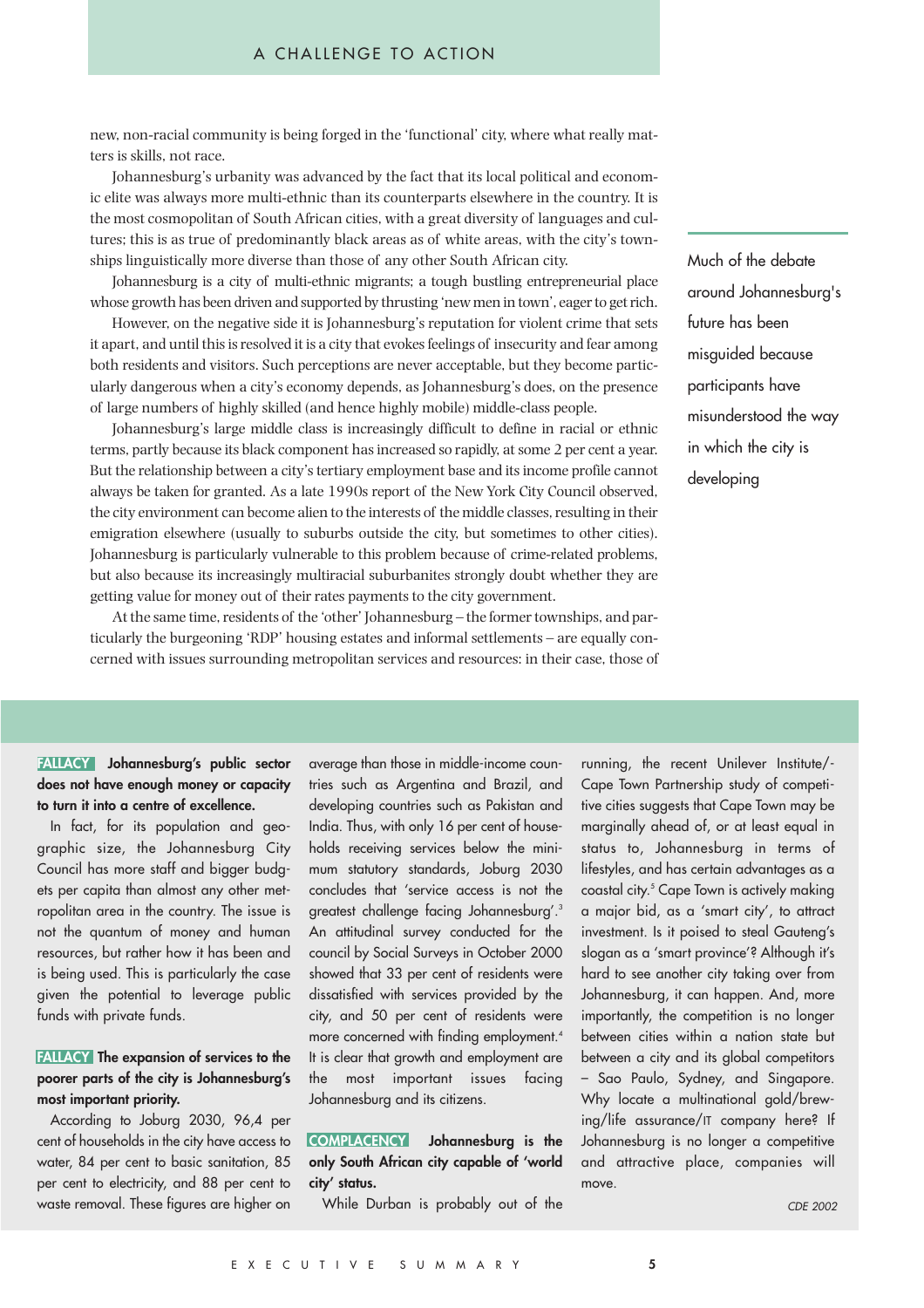services backlogs, and a levelling of the services playing field. It is a combination of these two sets of concerns (services upgrading in poorer areas, and rates increases in richer areas) that plunged Johannesburg's post-1994 metro governments into financial crisis.

#### **Chapter 5: Johannesburg's governance**

Effective new institutions of governance suited to the post-apartheid era and a globally competitive environment have been slow to materialise

Johannesburg's first post-apartheid council tended to focus on disparities in services. Service levels in the former black townships and informal settlements are significantly lower than elsewhere in Johannesburg. For example, according to the 1996 census, almost 20 per cent of households in the then Southern Metropolitan Local Council area were not electrified. But, compared with, say, Durban, which has large unserviced informal settlements, Johannesburg's need for capital expenditure on poorer areas is relatively modest. Yet, following the 1994–5 transition Johannesburg's new metro councils probably moved faster than any others in South Africa to remedy service deficiencies, and it was this that was principally responsible for the 'alarming pace at which Johannesburg's debt increased from 1995/6 to 1996/7', eventually plunging its government into crisis.

Johannesburg's crisis was institutional as well as financial. Up to 1994 greater Johannesburg had been controlled by numerous racially based local authorities and agencies. Under the transitional local government dispensation introduced in 1995, control over these areas was consolidated into a two-tier system consisting of the greater Johannesburg Metropolitan Council and four local councils. This was a considerable breakthrough in that it introduced non-racial metro government, and also recognised Johannesburg's transition from a narrowly defined 'city' to a much larger metropolis.

However, the new system was complex and cumbersome: all five councils were supposedly autonomous, with each exercising 'original' powers and functions that overlapped in complicated ways. The existence of these five administrations naturally caused high levels of waste and inefficiency. By September 1997, with a predicted R2 billion deficit at the 1997/8 financial year, it was clear that, without strong and decisive intervention, Johannesburg was facing bankruptcy.

Fortunately, the end of 1997 brought decisive intervention. Key players agreed that a unified, metropolitan-wide initiative was needed to address the situation. Assisted by external consultants, representatives of each council began to take steps to extract the city from its difficulties. These soon resulted in a greatly reduced capital budget, as well as better accounting procedures and credit controls.

Senior local figures also began to formulate far more comprehensive responses to both the institutional and financial elements of the crisis. After an exceptionally acrimonious debate, Johannesburg began to move towards the 'megacity' model of government, under which all citizens elect a single council, and an executive mayor runs the city.

In 1999 the iGoli 2002 and iGoli 2010 plans were announced. They were intended to improve service delivery, ensure the financial viability of city government, and establish a long-term goal for Johannesburg as a world-class city. Meanwhile, under a transitional city manager, and in the face of strong union and internal opposition, Johannesburg's management began to move slowly towards public–private partnerships, and outsourcing relationships for service delivery.

In 2000 the balance between service delivery at any price and longer-term economic rationality shifted further in the direction of the latter, when the first executive mayor's strategic priorities were announced to include economic development, job creation, by-law enforcement, crime prevention, and service delivery excellence.

## **Chapter 6: Johannesburg's spatial restructuring**

In an accelerating trend over the past three decades, Johannesburg has substantially reshaped itself in both economic and geographic terms.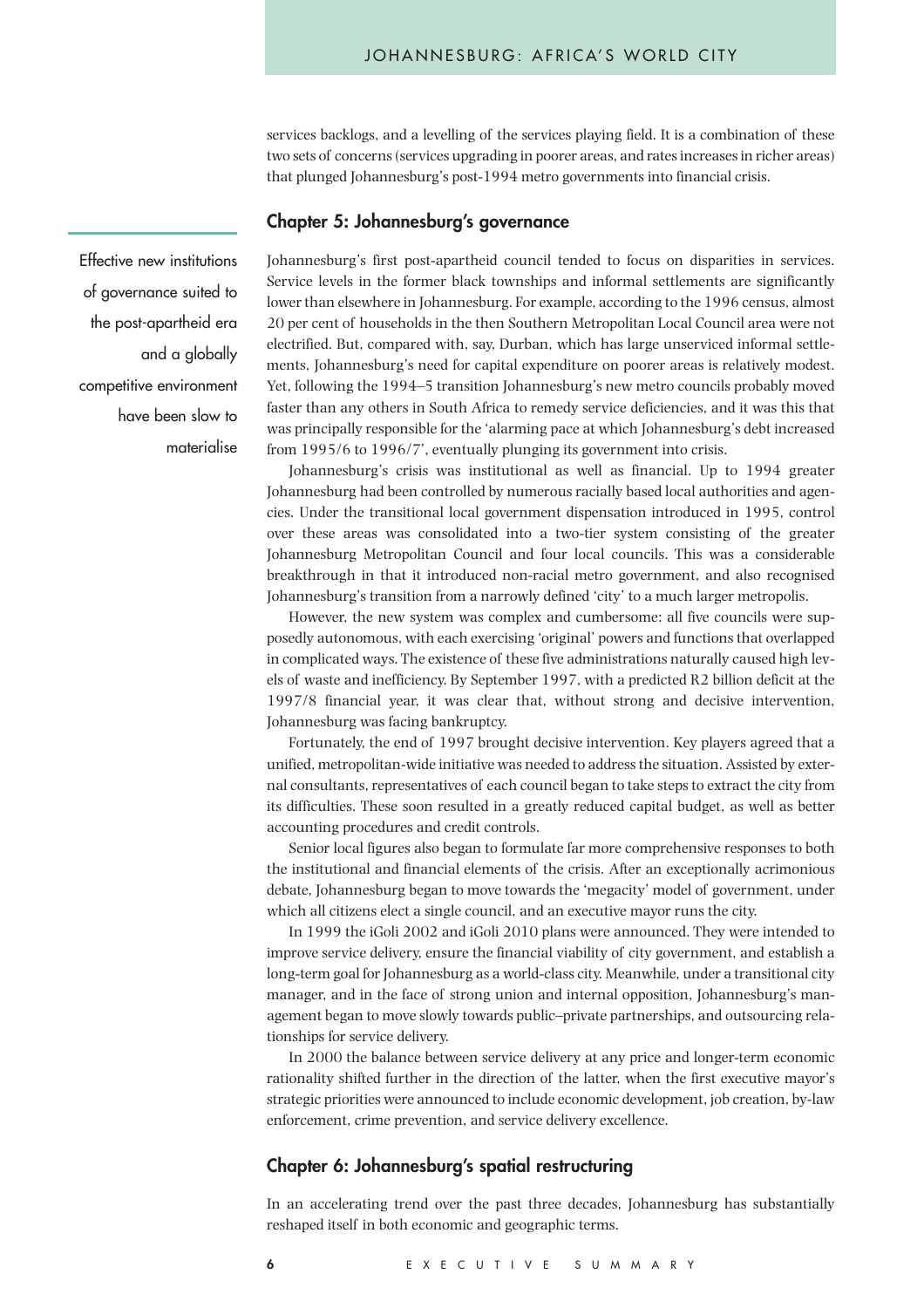#### A CHALLENGE TO ACTION

From about 1970 onwards, in line with international trends, and due to a complex set of interrelated pressures, suburban shopping and office centres grew increasingly rapidly, and began to compete with the old CBD. Whereas most economic activity on the Witwatersrand once occurred on an east–west axis, by the 1990s it had become clear that growth was now primarily occurring along a north–south axis. The growth has nearly all been of a 'post-industrial' character – it has happened in offices rather than mines or factories, and focuses on financial services and other tertiary and quaternary activities.

The statistics are striking: in 1982, office space in the suburbs comprised only 9 per cent of the city's total; by 1997, office space in the suburbs was double that in the CBD, and from 1993, for every square metre of office space added in the CBD, 7,5 square metres were added in the suburbs.

In short, much of the new growth in business services has been outside the historical CBD. However, much of this has been due to new layers of growth as opposed to relocation, since it is striking just how many large older companies are still in the CBD, including heavyweights such as Sappi, SAB, Standard Bank, and the Anglo American Corporation.

In the course of its rapid expansion northwards, greater Johannesburg has outstripped its infrastructure. Roads and freeways are badly congested, and the sewerage system in Sandton, for example, is heavily overloaded.

Some observers have depicted the 'decline' of Johannesburg's CBD and the growth in the suburbs as a recent and local phenomenon, caused by a racist response by big business and other inner city tenants to changing social patterns and mismanagement by the council. However, while there may be elements of truth in this view, it ignores long-term trends in Johannesburg and elsewhere in the world. First, these trends are common in cities all over the world. Second, Johannesburg's inner city areas are not just places from which economic activities are exiting. There are also many new entrants to the inner city's economy – particularly small retail and manufacturing enterprises. Third, it should be recognised that business disaffection with the CBD's management predate democratically elected local government.

Recognising that what is happening is the development of new patterns of investment and the use of space is much more helpful than a simple emphasis on the geographic relocation of certain kinds of economic activities from the old CBD.

Therefore, instead of seeing Johannesburg in 'zero-sum' terms as a city of 'decline' and 'flight to the north', it is more accurate to say that:

- Johannesburg has changed fundamentally and irrevocably during the past two decades. Instead of a conventional mid-20th century city with a single CBD and some peripheral suburbs, it has now become a far larger 21st-century metropolis stretching to Midrand in the north and incorporating a new CBD in Sandton; today, the 'old' city is just one component of this larger region.
- The inner city has been transformed, with new residents and new forms of economic activity. While the physical environment has deteriorated it hasn't necessarily permanently 'declined' or 'decayed'.
- Talk of 'reviving' the city centre is often misplaced. To imagine that this can be done by luring back businesses that have left is both unrealistic and inappropriate. It is wrong to argue that most growth in the north has been at the expense of the CBD. Many older, larger companies have remained in the CBD. Furthermore, most firms setting up in the suburbs actually constitute new forms of economic growth.
- The economically vital new nodes, containing the bulk of South Africa's corporate headquarters as well as the local head offices of multinationals are themselves under strain. They require improved infrastructure (particularly roads, but also security and IT infrastructure) and more effective, more devolved, local government.
- The transformation of the city should be recognised for what it is. Its new character should be understood, and Johannesburg's priorities chosen accordingly.

Johannesburg is now primarily a post-industrial metropolis, co-ordinating South Africa's private sector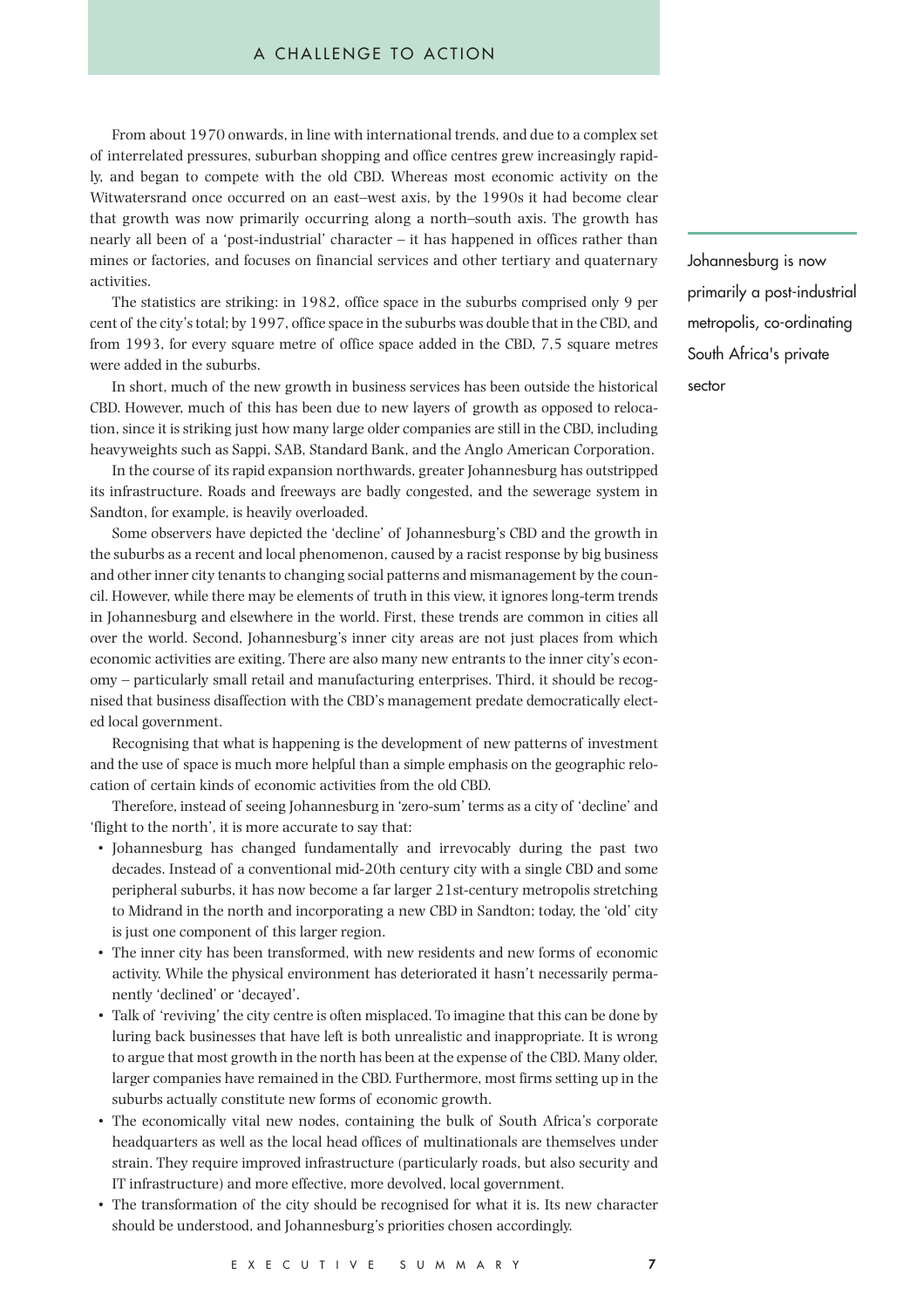# **PART TWO: THE NEW CONTEXT**

#### **Chapter 7: Looking at cities in a world context**

During the past two decades, the role of cities has changed profoundly; they now function in a global rather than a national economic context. This is as true of Johannesburg as it is of any other major city in the world.

Attempts to transform South Africa's previously segregated and unequal cities and extend their services and infrastructure beyond the former 'white' areas must therefore be situated against the backdrop of a fast-changing world economy, and the new role of cities in the global marketplace. Local and national policy-makers concerned about Johannesburg must consider priorities and make strategic choices in this world context.

It has become abundantly clear that globalisation poses serious threats to cities anywhere in the world whose managers have a 'business as usual' attitude. As international and regional trade barriers are abolished, so urban economies become increasingly vulnerable to competitive forces emanating from the most distant corners of the global economy. But, by the same token, there are now previously unimaginable opportunities for penetrating those distant markets.

Thus, if the benefits of successful international integration are high, the costs of failing to do so are devastating. There will be winners and losers among the world's cities and their citizens. Cities that do not take active steps to carve out a new local, regional, or global niche will decline. However, while cities and regions that do not face these challenges may rapidly fall behind in the global race, they can also hugely accelerate their development by astutely combining local dynamics and global forces.

International experience provides important lessons for cities aiming to thrive in the new context:

**Leadership:**To survive and compete in the global arena, cities must have strong leaders.

**Vision:** It is very difficult for a city to be successfully marketed if its leaders (key politicians, planners, managers, business people) do not have a clear vision of its future. This vision needs to be supported by a broad cross-section of the city's inhabitants.

**Image and strategy:** A strategic plan for global competition must strengthen or even reposition the image the city has of itself, and the image it has in the eyes of others. Cities must identify and play to their natural advantages and, via exploring their particularities, develop and market a unique image and identity.

**Governance:** Successful cities must be liveable, competitive, well-governed, and financially sustainable. Capable urban management requires the capacity to address public responsibilities using procedures that draw appropriately on competition and partnerships.

**Alliances for action:** Successful cities must be increasingly flexible and innovative; they must be able to adjust speedily to changes in the global economy. Cities that prosper operate in a 'new paradigm' for action, one that is 'centred on incrementalism, entrepreneurship, and markets as the best way to promote social progress'. This requires initiative and direction from an alliance of forces in the city, official and unofficial, public and private, professional and voluntary.

**New powers:** Cities in a globalising world will need to lobby national governments for the powers and authority they must have if they are to compete successfully.

**Competitive standards:** Cities need to comply with exacting standards if they wish to serve as sites for high-quality services to producers, and compete for foreign and domestic investment. Now more than ever, cities need to provide solid public services, and a business-friendly environment.

**Infrastructure:** The new global economy is built on access and connections. Infrastructure, particularly transport and telecommunication, is a top priority.

**People:** Competitive cities need educated, skilled and healthy citizens.

In the course of its rapid expansion northwards, greater Johannesburg has outstripped its infrastructure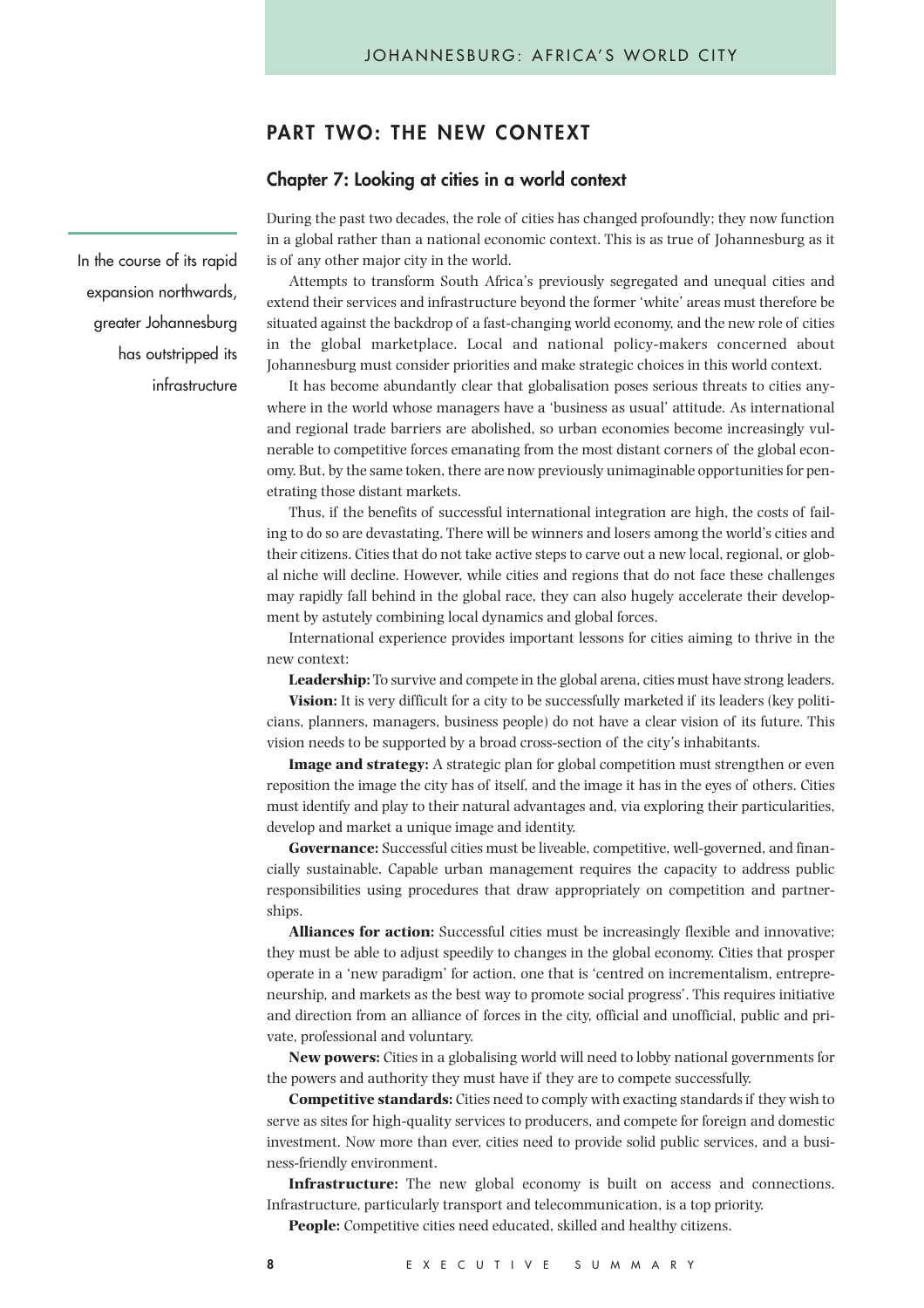**Global vision, local neighbourhoods:** Cities have to manage an important balancing act: they need a vision and strategy to project into the competitive global arena, but must combine this with a passionate concern for the quality of life of citizens and enterprises. First and foremost, successful cities are a 'collection of cosmopolitan, functional, and living neighbourhoods', and must be managed as such.

## **Chapter 8: Perspectives on Johannesburg in world context**

This chapter surveys a wide range of research on city types, functions, and characteristics in the global economy. It considers the extent to which Johannesburg fits into these categories, which include that of 'Africity' and 'developing world' city. Although Johannesburg certainly shares characteristics of these city types, it is, above all, a secondary world city that is, a regional centre of multinational business, finance, and business services.

World cities are not necessarily the largest in their regions in terms of population, employment, or output, but they are the centres from which larger regional, national, and international economies are articulated. World cities differ fundamentally from others, and their essential roles are to provide 'homes' for national and international corporate and financial management. Such cities are often characterised by the strong growth of smaller enterprises providing inputs to larger companies – accountants, lawyers, advertising, marketing, and IT.

Some argue that global generalisations such as these have limited value in 'third-world' or 'African' contexts. However, there is growing evidence from across the developing world that, in this era of globalisation, the basic principles of urban organisation and urban development do not differ fundamentally from place to place. This is especially the case in respect of the few so-called world cities in the developing world. We need therefore to focus on what makes world cities successful, how Johannesburg performs, and how its performance can be improved.

Successful world cities are central to world trade and financial flows, are accessible and receptive to foreign direct investment, are rich in producer services companies competing to support the head offices of major corporate entities, and are well-connected. World cities have excellent internal and external travel and communications systems, and are enviable places to live. They provide a wide range of economic opportunities, and an extraordinary array of public and private services and amenities.

How does Johannesburg rate in terms of these criteria? It does extremely well by African standards, far surpassing Lagos and Cairo. But this not good enough. Given its preeminence in Africa, the key question becomes how Johannesburg performs compared to other cities elsewhere in the world. In terms of this ranking, Johannesburg emerges as a major (as opposed to a prime or minor) global accountancy services centre; a minor global advertising services centre; and a major global banking services centre.

In terms of the quantity and quality of advanced producer services, Johannesburg rates with cities such as Amsterdam, Boston, Dallas, Jakarta, Melbourne, Prague, and Santiago. In quality-of-life terms, it places with Cape Town, Kuala Lumpur, Athens, Santiago, and Warsaw. In terms of several global indices, Johannesburg is also one of the cheapest world cities to live in. On the other hand, in terms of connectivity Johannesburg performed poorly on an international index of telecommunications compiled in 1998. Johannesburg languishes in 22nd place, preceded by Tel Aviv and Singapore and followed by Sao Paulo, Moscow and Beijing. Two developing world cities – Mexico City and Kuala Lumpur – significantly outscore Johannesburg.

Johannesburg's global performance, then, is something of a mixed bag, with its advanced producer services strong, its quality-of-life factors fair, and its connectivity moderate. Johannesburg is also, however, the 'most isolated world city' in terms of the branch offices and other linkages that global law, accountancy and advertising firms have here compared to other major cities.

The role of cities has changed profoundly; they now function in a global rather than a national economic context. Globalisation poses serious threats to cities anywhere in the world whose leaders have a business as usual attitude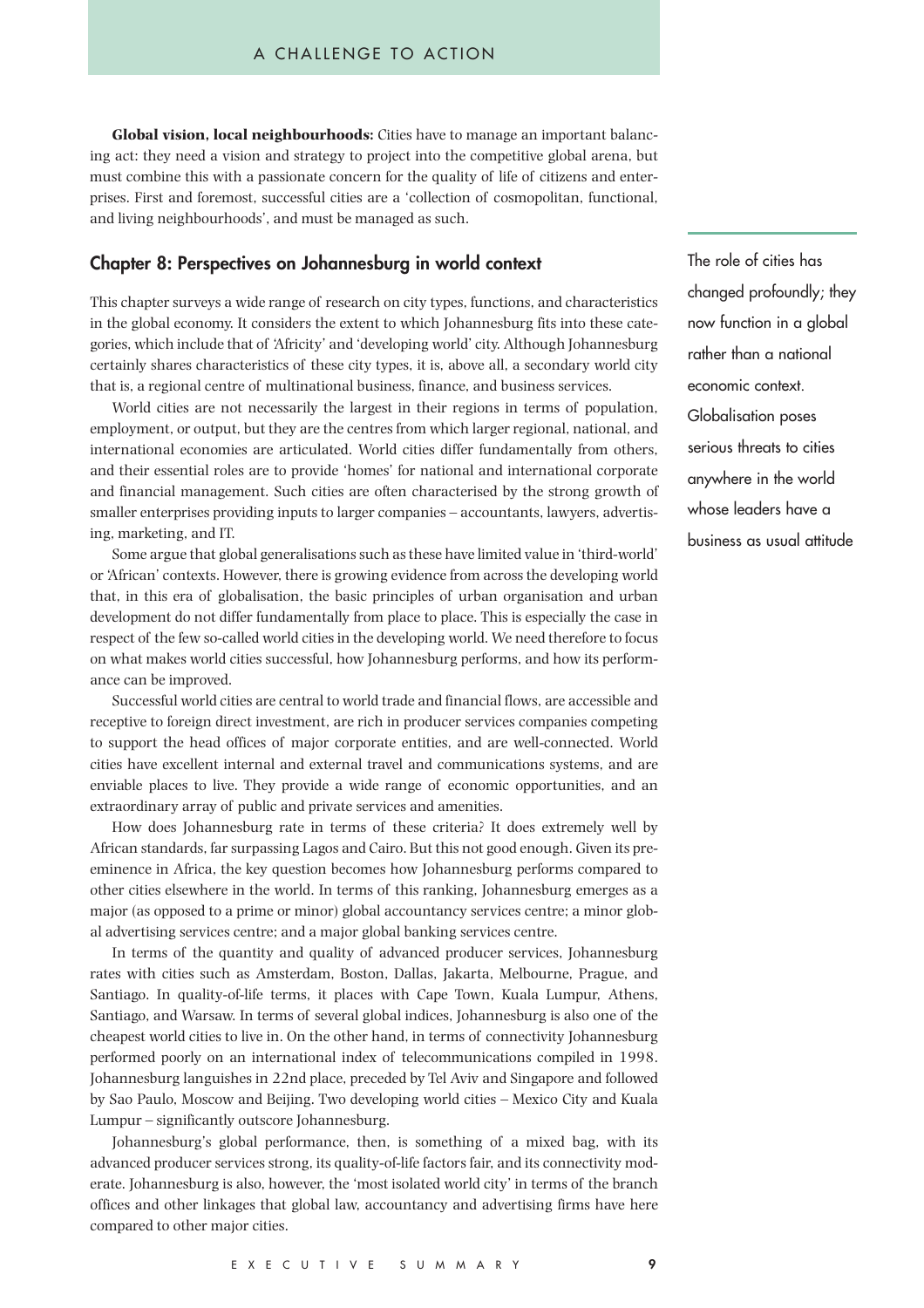Such dispassionate international analytical assessments serve to place unduly patriotic pretensions about Johannesburg in perspective, and remind decision-makers of the potential dangers of resting on our not particularly impressive laurels.

#### **Chapter 9: Johannesburg's competitive advantages**

What are the distinctive economic features of Johannesburg's economy that enable it to compete effectively in the South African economy and global economy?

## Local advantages

Johannesburg dominates the tertiary and quaternary sectors of the South African economy – ie, those sectors of the economy, staffed by highly skilled personnel, involving the provision of business, financial, and other services. As a result of its national dominance in these sectors, Johannesburg houses a high level of skills by South Africa's low standards, and a large number of households with incomes above the national average – proportionately twice as many as those in South Africa's other metropolitan areas. For this reason, Johannesburg is the country's most important market for higher-order goods and services. These goods and services, in turn, are important bases for servicing the higher-order needs characterising world cities.

Johannesburg's second comparative advantage, at least in (comparatively modest) national terms, is that it is southern Africa's most connected city, with a level of availability and choice of telecommunications infrastructure equalling those of Singapore and Sao Paulo.

Third, Gauteng is overwhelmingly the country's 'smartest' province in terms of the volume of hi-tech industries it houses. The Pretoria–Randburg–Johannesburg cluster centred on Midrand and Johannesburg's northern areas contains 58,5 per cent of all national IT enterprises, with Johannesburg–Randburg alone accounting for almost half the national total.

Fourth, Johannesburg's international airport, regional airports, and freeway systems also eclipse those found anywhere else on the continent. The Airports Company of South Africa (ACSA) plans to elevate just one South African airport, Johannesburg International Airport (JIA), to truly international status, and the JIA aspires to 'become a world-class air transport hub for sub-Saharan Africa'. While in 1990 only 21 airlines operated out of JIA, 53 airlines are doing so now, carrying 11 million passengers a year. However, as we have already noted, there are concerns that the road system, particularly in the northern areas, may be overrun by the city's rapid development, and it is by no means clear that the planned Gautrain Rapid Rail Link (the 'Shilowa Express') can resolve this.

In terms of a South African assessment of competitive advantages, Johannesburg is southern and central Africa's only plausible candidate for world city status – indeed, that is almost entirely what its competitive advantages consist of.

#### Global advantages

Johannesburg is the most unique and at the same time most isolated of world cities, defying obvious comparison. In global terms, Johannesburg stands out for being an Englishlanguage city and for its excellent climate, low cost of living, and good quality of life.

However, what may be regarded as relative strengths in a local context may be liabilities in a global one, and this is certainly the case here; Johannesburg's world city status is threatened by its ageing and increasingly congested road transport systems, its internationally uncompetitive information and communications technology infrastructure, its shrinking skills pool, concerns about AIDS, and – above all – its high levels of violent crime. Despite all the official efforts to gloss over it, the last-named factor stands out as making Johannesburg in the first instance a place of fear.

No country has achieved sustained economic growth without massive urban growth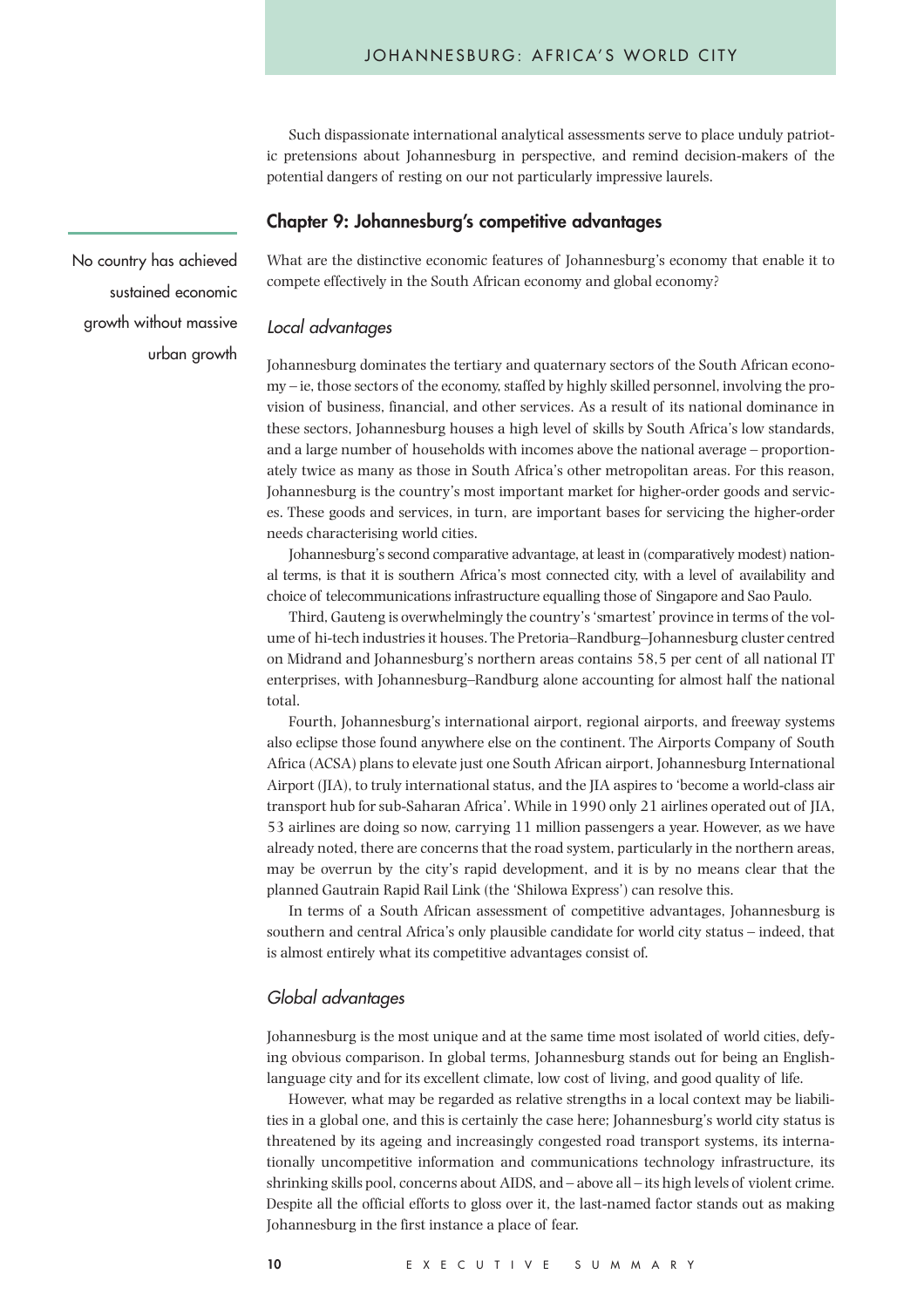Bringing Johannesburg back into contention for membership of the club of world cities will require a major effort to reduce its high levels of crime.

## **Chapter 10: Business perspectives of Johannesburg**

It is business and the private economy that makes Johannesburg – of all South Africa's cities – tick. Yet local business leadership has been rather insular and defensive in its views of the city. Interviews conducted by CDE in 1997 with Johannesburg business leaders who should have a material interest in the city's fortunes – particularly those in the property sector – reflected an attitude of pessimism and cynicism about its future. Of ten interviewed, none saw Johannesburg as an internationally competitive city. Most argued that business (and local government) were more organised and focused in their policy and project activities in Durban and Cape Town.

To the extent that business has responded to the challenges posed by Johannesburg, this has primarily been in terms of exercising 'exit' options: heading north to the far northern suburbs or London, or south to Cape Town. The calculus of the costs and benefits of alternative courses of action, at the level of individual enterprises, could hardly have yielded a different result.

Fortunately, more recent interviews conducted in 2001–2 show that Johannesburg business leaders do recognise that the city has some remarkable assets. Most now see Sandton as the heart of the city, and most also identify the powerful financial services sector as its distinctive comparative advantage. This points to the fact that Johannesburg's future may well pivot on perceptions of the city by key players as well as its residents generally. Very importantly, the more recent interviews (quoted at length in the main report) also show that there is much scope for turning around negative perceptions. Business leaders seem keen to support new initiatives to advance the city's interests.

# **Chapter 11: Council perspectives – the Joburg 2030 report**

Joburg 2030 is the city's latest 'blueprint for the future'. It supersedes Igoli 2010, and builds on considerable new research and data collected by the city council and its consultants. The document contains a strong analysis of the city's strengths and weaknesses, and constitutes a significant official perspective on Johannesburg, its potential, and the challenges it faces.

Joburg 2030 reflects important and positive changes in the mind-set of city management. The report is built on four vital new insights:

- access to services is not the greatest challenge facing Johannesburg in its drive to become a better city (thus overturning a fundamental premise of the first period of democratic rule);
- Johannesburg's citizens are more concerned with joblessness than socio-economic backlogs;
- economic growth is the only sustainable road to increased quality of life in the city; and
- investment and business activity in the city and therefore the prospect for enhanced or even continued economic growth – faces a fundamental threat from crime and the failure thus far to deal decisively with crime.

Joburg 2030's analysis of the city's strengths is very similar to CDE's. Where the 2030 report breaks new ground is in its detailed account of the problems facing Johannesburg and the threat they present to its world-class status. These include:

**A lack of economic growth:** The report notes that Johannesburg's growth has failed to increase as quickly as those of other international cities with similar experiences of urbanisation over the past 20 years. The standard of living in the city has barely increased over the past 10 years.

**Crime:** The report argues strongly that crime is the deal-breaker for the future of the city. 'Without a shadow of a doubt, and with quantitative certainty … investment in the Leadership is more important in the entrepreneurial city of the 21st century than at any time in our history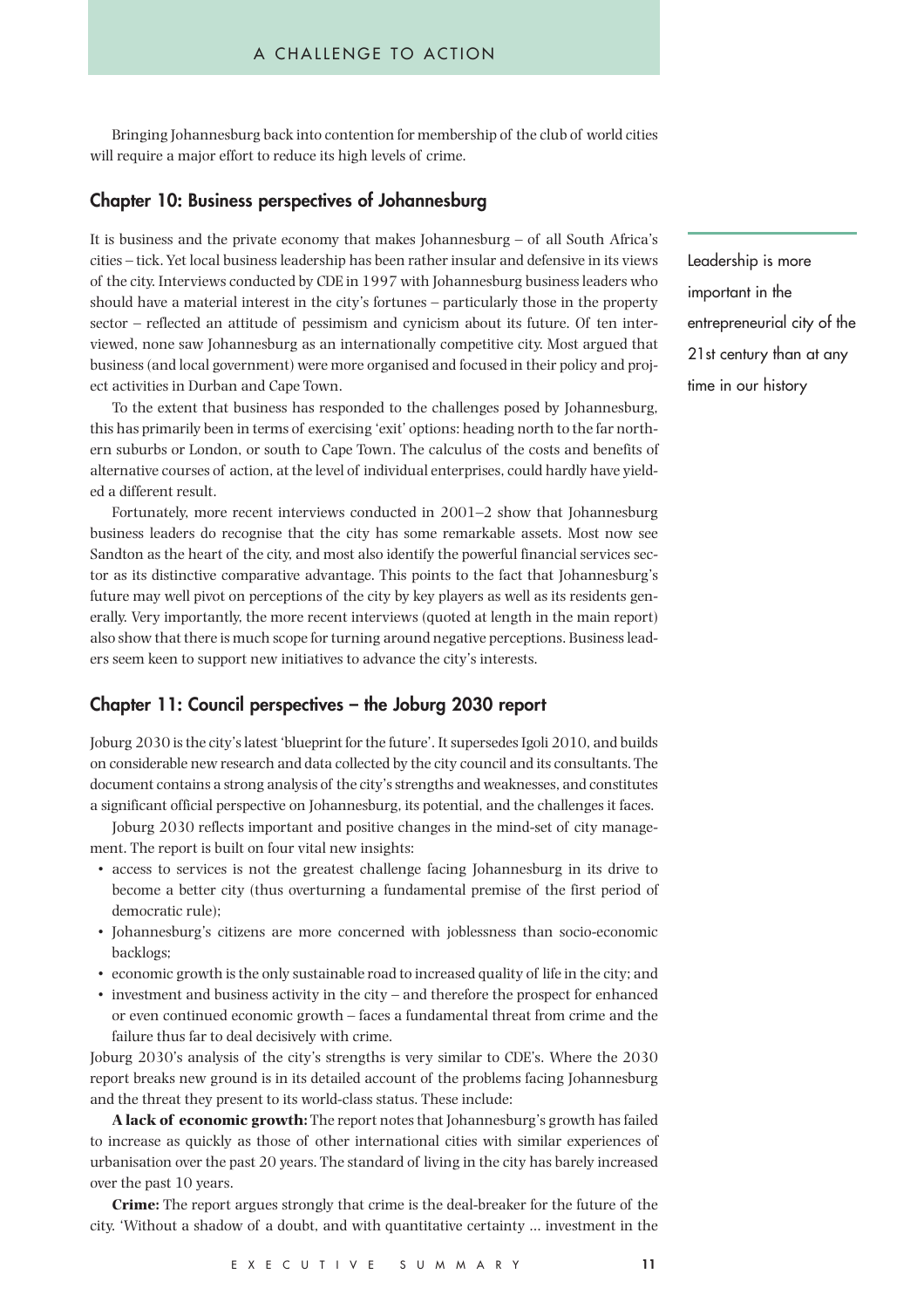Johannesburg economy will not take place at the levels required until crime is addressed. Even if sectoral growth takes off, the cost of capital decreases and sales turnover increases, firms will invest 61 per cent less than they otherwise would unless crime is addressed.' It adds: 'Crime will ride roughshod over all other variables in an investment decision-making process due to its massive weighting.'

**A shortage of skilled people:** The report acknowledges that Johannesburg has the most highly skilled workforce in the country; however, despite this, in the course of research conducted for the city council, 30 per cent of firms interviewed identified a lack of managerial, professional and technical skills as a major constraint on growth, while 55 per cent saw this as a moderate constraint. 'The outlook is extremely worrying … given that existing skills shortages exist on the back of a decade of extremely moderate domestic growth rates.'

**Costs of labour legislation:** The report identifies the cumulative cost imposed by the current package of national labour legislation as a major obstacle to the achievement of prosperity in the city. It quotes two World Bank surveys of 325 large manufacturing firms and about 800 SMMEs spanning eight sectors in the city which found that 74 per cent of firms cited recent labour legislation as an impediment to business growth.

The report identifies several other 'brick walls' facing the city. These include transport congestion, ageing infrastructure, management and repayment problems, the cost and quality of telecommunications, the failure to implement by-laws, and the deadly impact of AIDS.

## Joburg 2030 does not go far enough

The Joburg 2030 report makes a very significant contribution to understanding the problems facing the city. But its architects – understandably, but in our view mistakenly – decided to operate within the constraints of current government policy. This is a rather limiting position in a document trying to spell out how the city should achieve a vision over the next 30 years. As a result, its recommendations do not go far enough in getting to the root causes of problems. This would inevitably require questioning the current constraints on Johannesburg's powers and the capacity of the current city council, its leadership, and management. The excellent analysis in the report does not result in credible proposals for dealing decisively with the current and looming challenges to Johannesburg and its ability to function as a world city.

This problem is seen most clearly in its comments about crime. The report argues that:

- '… virtually every conceivable crime prevention strategy has been documented and researched to a greater or lesser extent by the various agencies and role players over the last seven years … What appears to be undermining the effectiveness of all this intelligence is co-ordination, a lack of resources, and critical mass gained through coherent prioritisation.'
- It is clear that 'the MPD [Metropolitan Police Department] has insufficient powers in terms of current legislation, insufficient support from the criminal justice system, and insufficient resources to achieve the necessary reduction of crime in the city in isolation.'
- 'What has been missing hitherto has been a consistent prioritisation and understanding of how such actions interplay with one another.'

What is the report's proposed solution to Johannesburg's serious crime problem, and its extremely deleterious effect on investment? In the view of Joburg 2030 this (analysis) means that 'multi-agency issues are of crucial importance, and the MPD is only a small part of the overall solution'. Therefore, the council should sell the city's vision and its required outcomes in terms of crime reduction to the broader multi-agency community, and 'key agenda items for the city should be recognised and prioritised within this community'.

This is not a convincing response to the problem. Within the constraints the report sets itself, it is probably all that could be advocated. But, as a determined and decisive interven-

If the elites do not believe in the city and its unique role for the future, it is unlikely that the bulk of urban residents will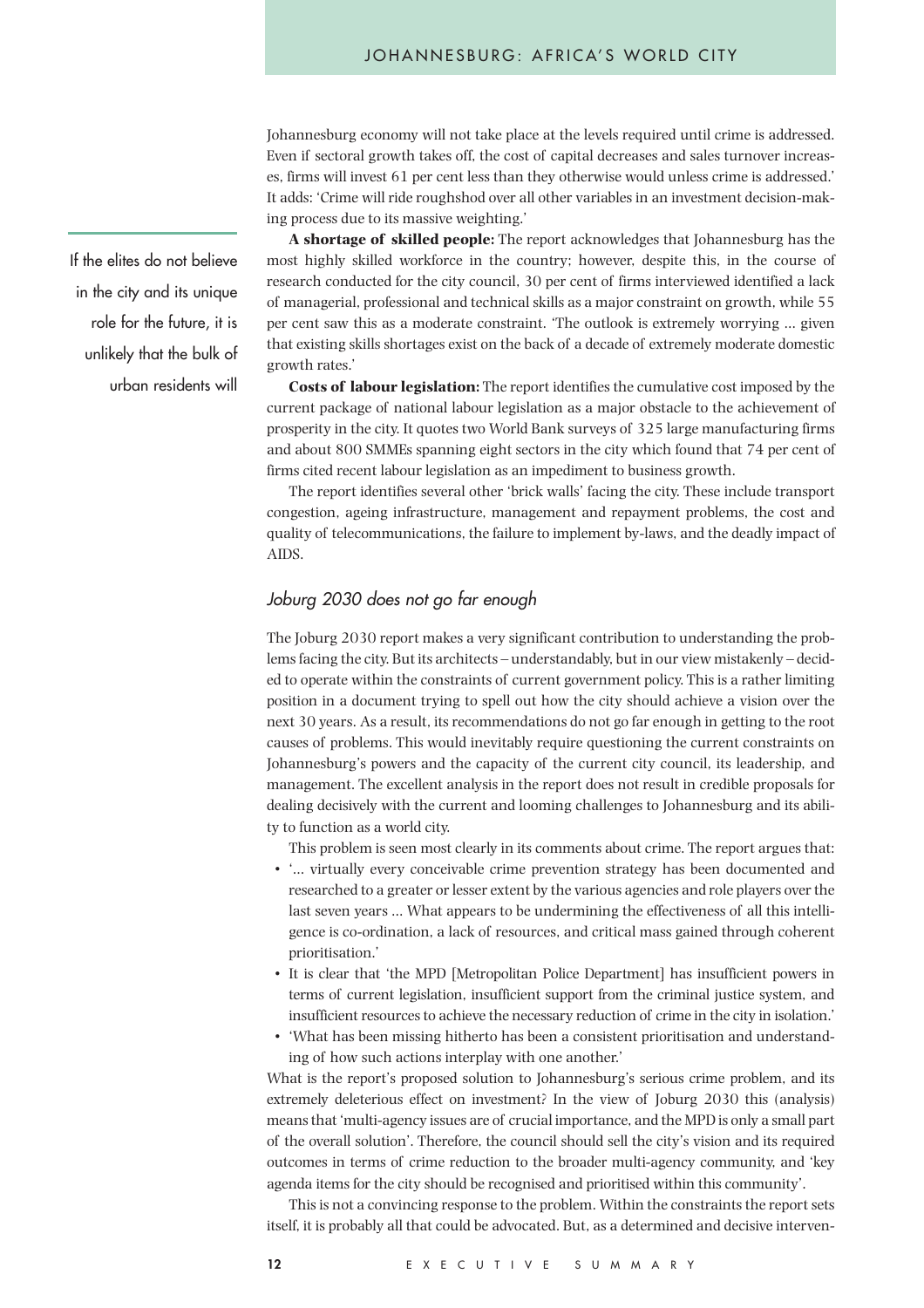tion to deal with the city's crime situation, this is not good enough. The report identifies two key constraints, which its own proposals then proceed to ignore. The first is the city's powers, authority, and resources to run an effective metropolitan police force. The second is the capacity of the current city government to deal with the complex and demanding management issues involved in making significant inroads into safety and security in the Johannesburg metropolis.

The 'solutions' proposed by Joburg 2030 to the skills crisis and telecommunications challenge are equally constrained and disappointing.

### The Johannesburg City Council needs support

CDE believes Johannesburg's challenges cannot be dealt with by the city council on its own. The Joburg 2030 report is an excellent analysis, making a significant contribution to our knowledge of the city, its economy, and its potential. But the report falls short on what needs to be done to ensure that Johannesburg remains a competitive world city. To achieve that, the city council needs wider support and involvement. CDE's recommendations are designed to achieve this. They should be seen as support for the work of Joburg 2030, and a contribution to really getting to grips with the problems at hand.

It is important to stress that CDE's comments should not be seen as criticism of any individuals within the council or its leadership. We believe they are doing a good job within the existing structures. But we are concerned that these structures are not appropriate for a city as big, important, and complex as Johannesburg.

# **PART THREE: THE WAY FORWARD**

#### **Chapter 11: Looking back – mistakes, 1980–2002**

In the 1980s and early 1990s the focus of reformist attention was on the racial integration of the city, which was clearly an essential first step. However, in their zeal to 'integrate' the city racially and symbolically, the city's managers focused attention on the CBD and on linking it with Soweto. Thus, during the first stage of post-apartheid reform, an enormous effort was made to ensure that the heart of the old city was linked to the largest African township, the pre-eminent symbol of black exclusion. This was a perfect case of ineffectual 'gesture politics', as no one seemed to notice that the heart of the city's economy had moved north.

As a result of a failure to understand the changing nature of Johannesburg's economy, and those of similar cities all over the world, much energy has been spent both on talking about and attempting to revive the old CBD. Although there is no doubt that better management of the inner city in respect of 'crime and grime' would have helped the situation, there is also no doubt that decentralisation could not have been arrested. Meanwhile, Sandton – Johannesburg's new financial centre – has received far less attention from the authorities than it deserves, as have transport and other linkages among the different nodes of the new metropolis.

In 1994 the new politicians in power operated under the delusion that the city was wealthy, and decided to spend its resources on large-scale redistributive efforts. As acknowledged in the Joburg 2030 report, this misguided attempt not only helped drive the city into financial crisis, but also failed to significantly improve the lives of its poorer inhabitants, alienated middle-class residents, and damaged the reputation of the city.

In 1994–5, as a result of the racial history of the city, and a failure to think through the realities and challenges of urban management, Johannesburg's government was divided into four substructures and a 'metro' authority, without a clear definition and division of powers and functions. This resulted in a gross waste of money, human resources, and Investment in the Johannesburg economy will not take place at the levels required until crime is addressed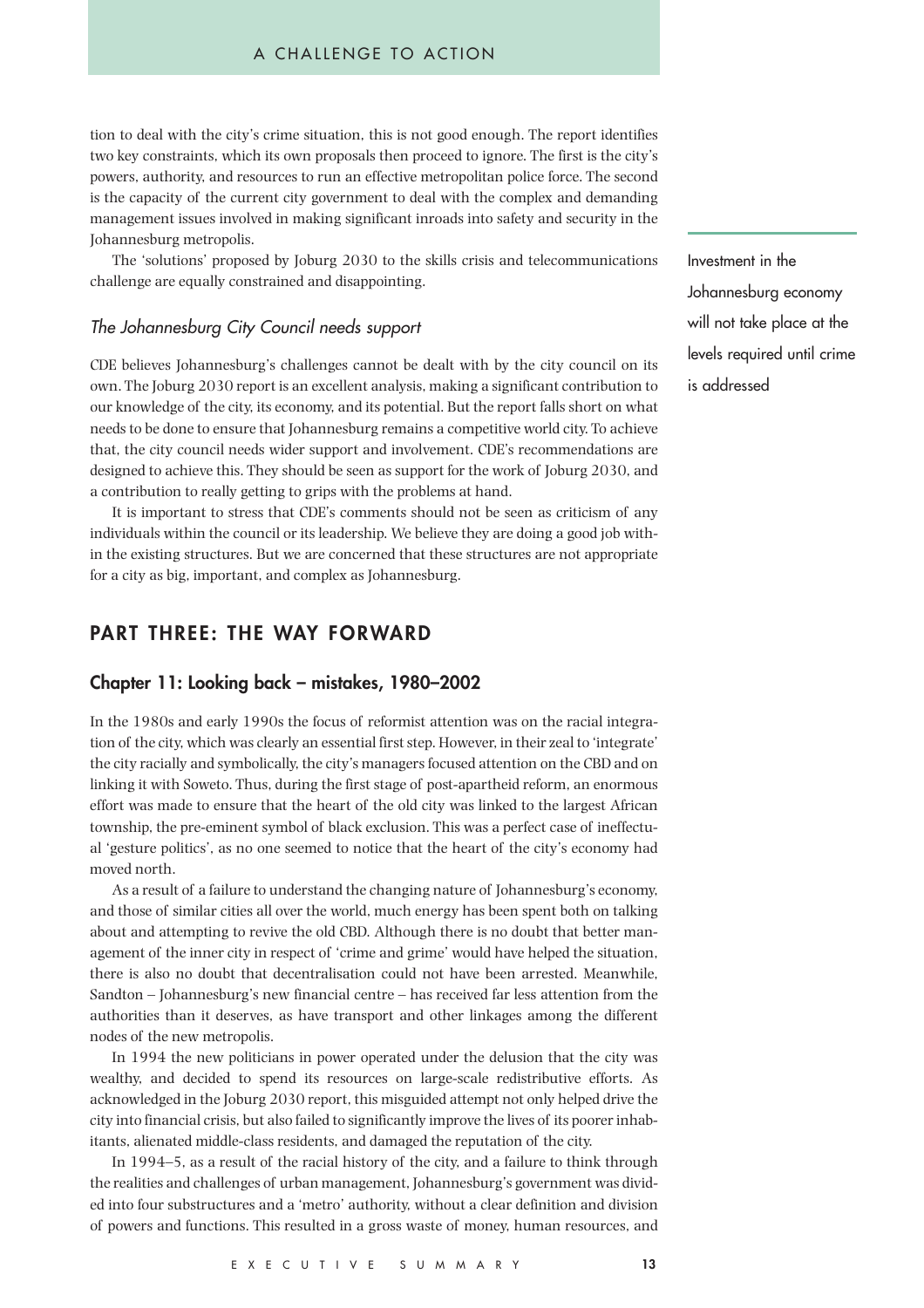time. The reaction to this unfortunate set of decisions has now been to centralise the city into one metropolitan authority. It is ironic that the people who brought democracy to South Africa are the instigators of such a highly centralised form of government in Johannesburg. Not only does this assume enormous capacity at the centre to run a complex urban area; it also allows only very inadequately for the local institutions and accountability that should be an essential part of effective urban government, and the development of a thriving city of diverse and healthy neighbourhoods.

Too little attention has been paid to two other critical issues. The first is the nature of Johannesburg's economy, and how to make the city globally competitive. The second is how a city such as Johannesburg should think about improving the quality of life, housing, and service delivery in its poor neighbourhoods. In a manner reminiscent of the previous apartheid government, attention is paid to 'oil spots' rather than to the development of a systematic approach for the city as a whole, and Johannesburg lags behind Durban, for instance, in evolving a realistic, city-wide strategy for making a difference to poor people's lives.

Lastly, until very recently local government interests in Johannesburg have paid far too much attention to national affairs and far too little to determining what is special about this city, and in fact dramatically different from the rest of urban South Africa.

All these policy, priority, and planning mistakes in the city have created a situation in which:

- centralisation of city government has led to a remoteness from voters and a lack of accountability to residents;
- infrastructure in new areas of the city is under pressure from rapid development and is showing signs of strain, which could have serious economic consequences;
- members of the middle class feel threatened they are underrepresented in the city's government, and are increasingly experiencing a disenfranchisement that bodes ill for the future of the city;
- a large number of the city's most resourceful, skilled, and enterprising families have emigrated;
- Johannesburg's prospects and image has been tarnished by crime, a financial crisis, and civic discord between 'the northern suburbs' and the city administration;
- there is no vision for Johannesburg's future that appeals to the whole spectrum of its inhabitants (Joburg 2030 is a good start but at this stage is a statement of intention by the council with a rather long time horizon, not a concrete action plan for Johannesburg with strong backing from a widespread, powerful, action-oriented and city-wide coalition); and
- Johannesburg's leaders are not politically strong enough for the challenges facing the city, and many citizens have little faith in its barely known public figures.
- A great deal will have to be done to win back citizens' confidence.

#### **Chapter 12: Johannesburg – where are we now?**

This chapter briefly spells out the key facts that have emerged from our analysis, and shape CDE's recommendations for the future.

**Johannesburg is a sprawling multinodal metropolis:** In line with global trends, Johannesburg's old CBD is now just one part of a multicentred urban form that is contiguous in turn with two other large metropolitan areas: Tshwane (Pretoria), and Ekurhuleni (East Rand). One of the big challenges facing the city's leaders is to adopt the correct horizons for further cultivating Johannesburg's world city status.

**Johannesburg has a post-industrial economy that is co-ordinating South Africa's private sector:** During its short history, Johannesburg's economy has changed rapidly; today it is not only a post-mining but also a post-industrial urban centre, specialising in financial services, producer services, and corporate governance for a country and increasingly a subcontinent.

Joburg 2030's recommendations do not go far enough in getting to the root causes of problems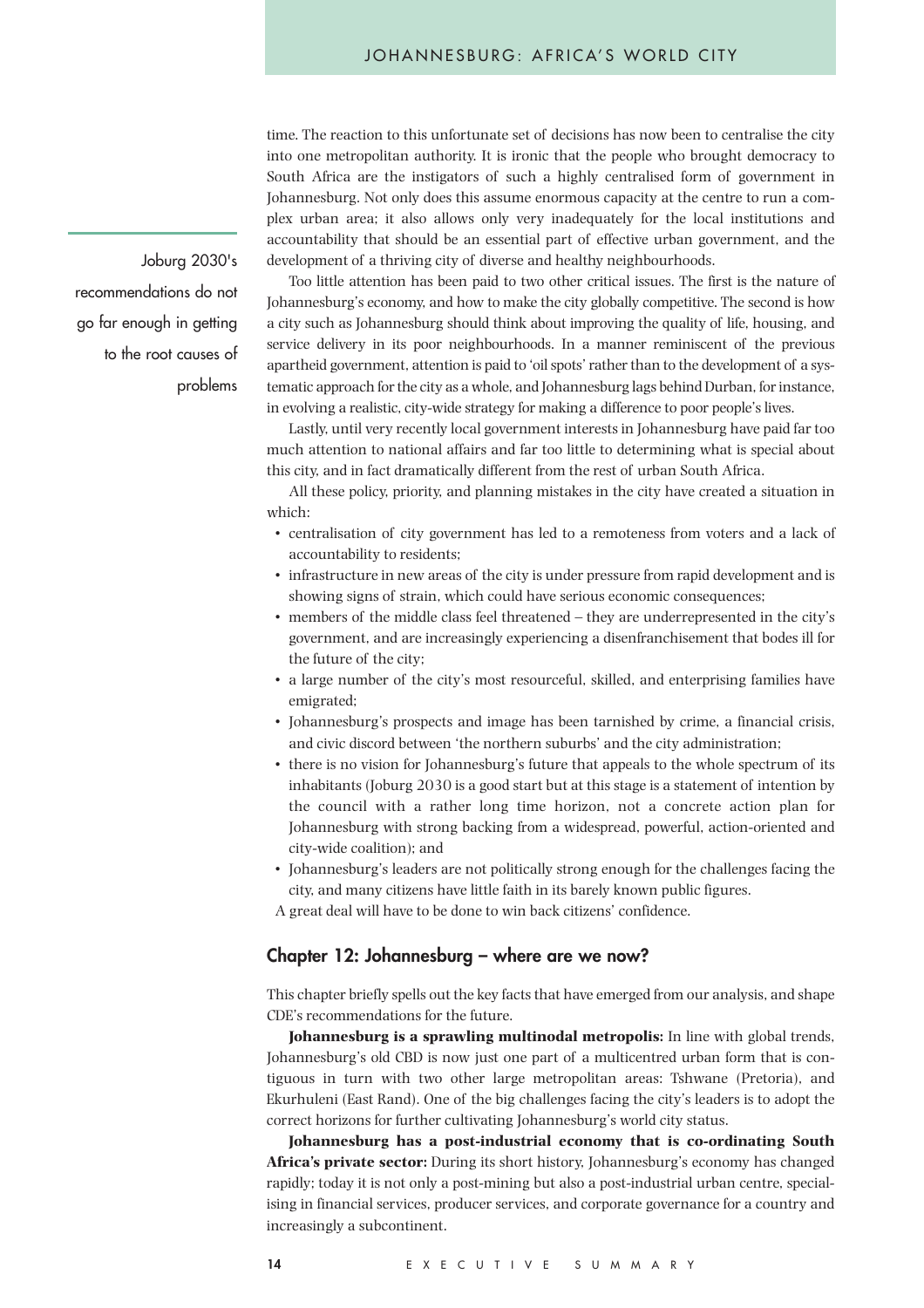**Johannesburg is an unusual developing world city:** Like other large cities in the developing world, Johannesburg's population is being boosted by in-migration and natural population growth (although this is now changing because of the HIV/AIDS pandemic); the population is young, with a large percentage living in poor circumstances. The city's economy contains a large informal sector (although it is smaller proportionately than those of many other developing world cities). There is a 'legal' city and an 'illegal' or 'unauthorised' one. Many people live outside the laws and regulations that should govern property, service delivery, and many other aspects of daily life. What is unusual about Johannesburg is that unlike many cities in developing countries it is not being overwhelmed by its population. Not only is urbanisation taking place more slowly in South Africa than many other countries, but we also have an unusually developed national urban settlement system that absorbs some of the urbanising population and thus takes pressure off Johannesburg. Johannesburg is therefore a relatively small developing world metropolis with a manageable rate of population growth.

**Johannesburg is also unusual as (in the words of the Johannesburg City Council website):** 'It is an African city that works: the phones dial, the electricity grid is reliable, you can drink the water, there are multilane freeways, skyscrapers, conference centres, golf courses … It has a financial, municipal, roads and telecommunications infrastructure that matches leading first-world cities, yet the cost of living is far lower. '

**Johannesburg is a city struggling to maintain law and order:** In many countries progressing from an authoritarian system of government to a more democratic one, the first years of transition are characterised by high levels of social stress. Johannesburg is no exception to this rule. The city – newly expanded in population, size, and complexity – has seen a breakdown in all forms of policing, from the most serious crimes to more minor infringements of the law, including traffic regulations. The impact of this on potential investors and the confidence of residents in the future of and prospects for the city cannot be underestimated.

**No longer a mining town, Johannesburg stands or falls by its competitiveness as a 'world city':** Johannesburg is no longer a mining city, nor could it be. It is not a significant manufacturing city. It is not a public sector city; and it is not a leading leisure or tourism city either. In many respects, therefore, Johannesburg must stand or fall by its world city status: ie, the fact that it is home to corporate headquarters, finance houses, and the legal, advertising, accounting, marketing, IT, and lifestyle services agglomeration of a subcontinent.

**Johannesburg is a slipping secondary 'world city'…** As pointed out earlier, Johannesburg's ranking in global terms is slipping. Its municipal finances, quality of governance, levels of safety, transport system, telecommunications, and other infrastructure leave much to be desired. The city's world-class educational institutions are under pressure. Its skills base is being undermined by emigration. Its previously world-class health institutions and services are declining, and are being further pressurised by HIV/AIDS. There is a general lack of confidence in the ability of the administration to respond adequately to the demands of urban growth and poverty.

Most important, the city faces an enormous problem of unemployment, the single most critical factor locking people into lives of hopelessness and poverty.

And while Johannesburg has been moving away from its apartheid political past, global competition has increased. The new global dynamics can help accelerate a city's development, but they can also hasten a downward spiral. A city's reputation and global competitiveness takes years to build up, and a far shorter period to decline. And the trends indicate that Johannesburg is slipping to the bottom of the list of secondary world cities.

**… but reports of its demise are exaggerated:** Johannesburg still has many strengths and advantages. It is the financial and managerial heart of South Africa. No other South African city has come close to eclipsing Johannesburg from the overall economic point of view, and certainly not remotely from a financial point of view. Beyond The key challenge facing South Africa is how to turn our most important national asset – Johannesburg – around. CDE puts forward practical proposals on how to move forward decisively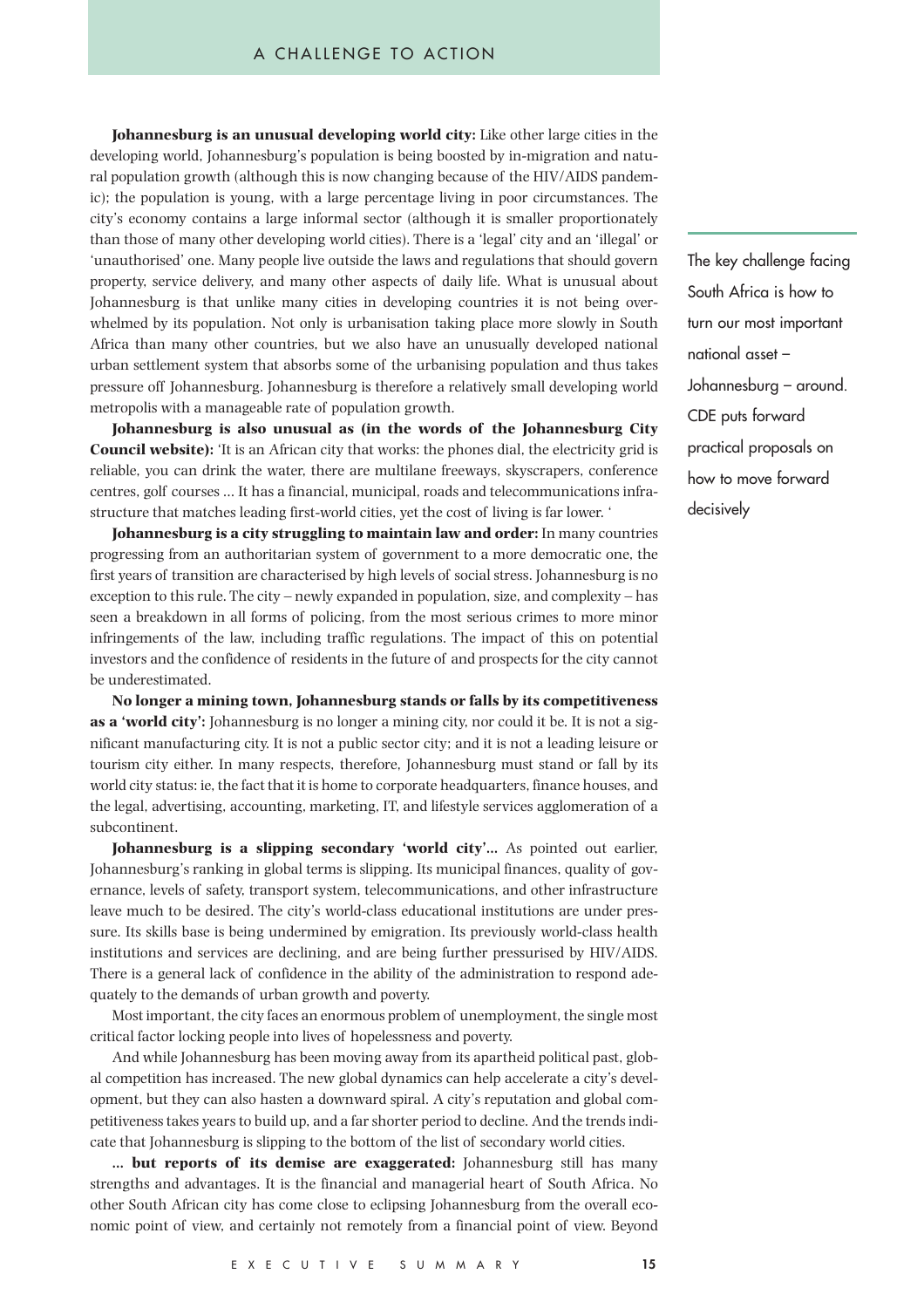strictly economic factors Johannesburg still has some remarkable assets, including one of the country's two leading universities and probably the country's top business school (both world class); 20 of the country's top high schools; several world class specialist medical facilities; the highest percentage of the population with university degrees, the highest overall per capita incomes in the country; the country's best (yet increasingly challenged) road infrastructure and, of course, the most extensive and elaborate of the country's shopping malls equal to 'America's finest'. Whatever its difficulties, Johannesburg remains a hugely dynamic city with a unique and vibrant cultural life. All this could be turned into positive attributes of a unique Johannesburg 'brand' or image.

## **Chapter 13: Key challenges for Johannesburg – what we must achieve**

CDE's research enables us to state in broad terms what cities need to do if they are to compete successfully and provide the opportunities required by all their residents. World-class cities need to:

- provide excellent administrative governance;
- welcome entrepreneurs, and be more attractive locations than their competitor cities for established and new business to locate. This involves, for example, 'one-stop decision making' for entrepreneurs needing city permission to operate;
- offer attractive tax packages for investors;
- provide well-functioning labour markets for both skilled and semi-skilled people;
- have labour policies that are competitive with other similar cities;
- offer cheap and easy recruitment and retrenchment processes; and
- provide lifestyles that will attract and retain the skilled managers and professionals essential to urban success and job creation.

The challenges facing any city in an era of global competition are formidable. And Johannesburg will have to do better than most because it is located in a region of the world that has many negative attributes.

In order to stand out positively in its region, *Johannesburg has to become a super-attractive city in global terms.* On all the criteria and issues identified in this report, Johannesburg has to excel. Johannesburg has to be exceptionally attractive to large and small companies, and to the skilled and entrepreneurial people who run them. There is no other way to grow the economy and so create the base off which we can start to provide more jobs and opportunities for the poor and unskilled.

**Becoming super-attractive: political reform is needed:** The structure and functioning of Johannesburg's government has improved markedly in recent years. But both will have to improve even more. Specifically, the council should create much closer links with the major players in Johannesburg's economy. Johannesburg is politically too centralised. The city needs a more effective form of representative democracy within the new, much larger, unified metropolitan area. Johannesburg needs greater independent powers in order to respond to the city's highly specific needs and compete effectively with other world cities. Johannesburg needs leaders who can bind a diverse and sprawling city together and provide a new sense of pride and identity.

**Becoming super-attractive: skills, infrastructure, lifestyle:** It cannot be said too often: Johannesburg will rise or fall on its ability to attract, retain, and create skilled and entrepreneurial people. At the moment, Johannesburg has a double-edged skills crisis – both a skills production and a skills retention crisis. On the one hand, the city's schools are not producing enough quality matriculants in the numbers needed to grow the economy. On the other hand, highly skilled and talented residents are leaving the city. Johannesburg is failing to provide people with the skills to move into the middle class and is simultaneously losing key components of its existing middle class. AIDS is also affecting the pool of skilled people. City government must take bold and innovative measures to address all aspects of this skills crisis. In addition excellent infrastructure is essential to a competitive

Crime, skills, transport, and telecommunications are the keys to Johannesburg's future. In this context, the dominant focus of the city and province on the inner city seems misdirected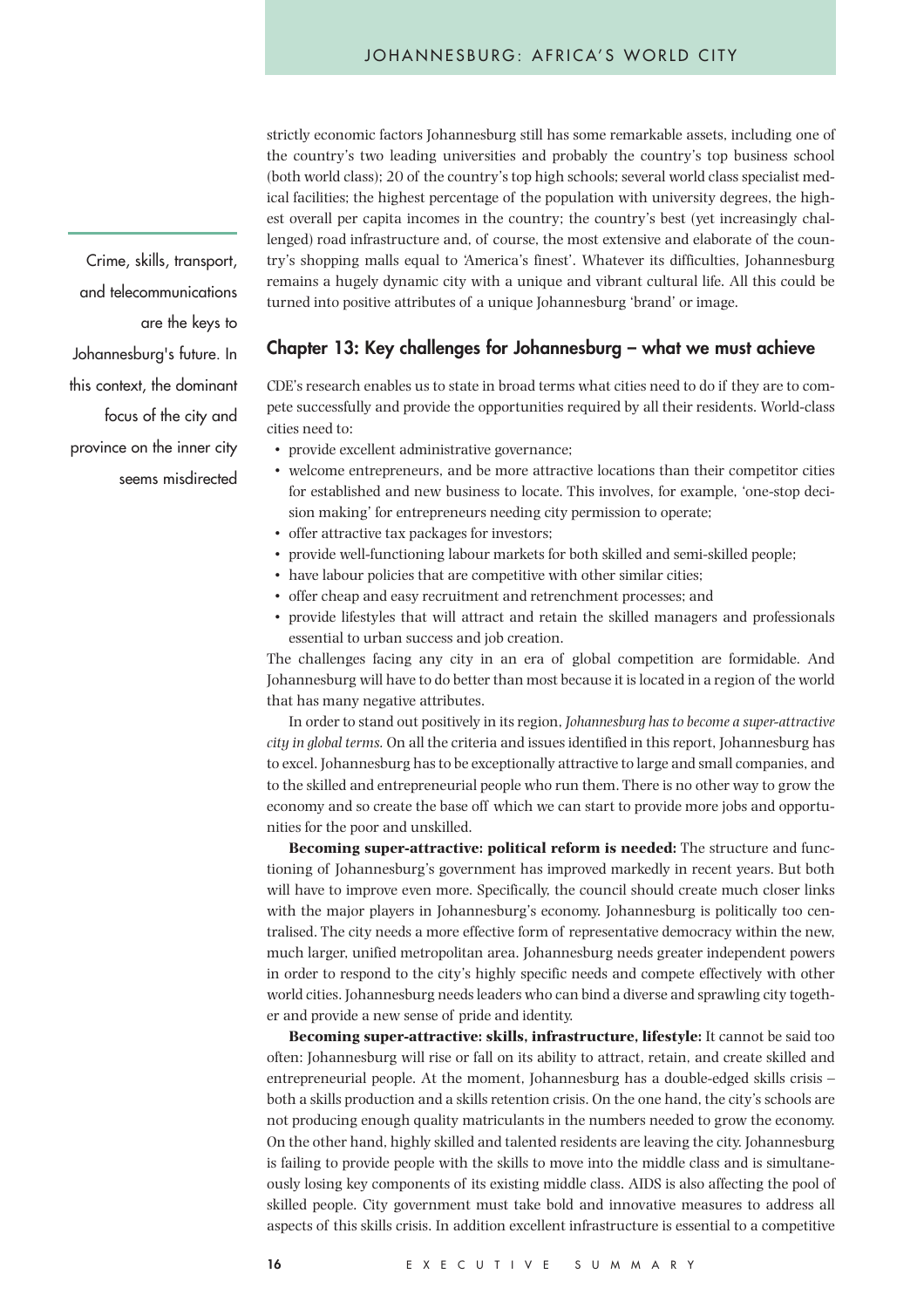world city. Johannesburg needs its transport, telecommunications, and other infrastructure facilities to be world class. If the country as a whole cannot move fast enough in delivering on these issues, then the city must be allowed to move ahead. And cities need to be attractive places in which to live as well as work. Here Johannesburg is slipping as well. Johannesburg has a notorious problem with safety and security for its residents and its business activities. This is one of the essential problems holding the city back. Crime has to be turned around. Citizens need to see a dramatic change, and believe it can be sustained. Nothing short of the phenomenal success achieved in New York and other American cities in the 1990s will make a real difference.

**Becoming super-attractive – perception, ownership, entrepreneurial culture:** Johannesburg has a major perception problem. We have to refashion the Johannesburg brand for those who live here and for those we can attract. Johannesburg is seen throughout the world, and by many of its citizens, as a 'crime capital' from which its most skilled, wealthy, and mobile people are in flight. We have to turn this perception around, and smartly. Johannesburg's elites should reclaim a sense of 'ownership' of the city. One excellent way to do so would to build on its most marked historical characteristic – Johannesburg's entrepreneurial culture, the fact that it has always been a 'city on the make.' This is an ethos that has embraced black and white people alike for over a century, albeit often in a way marred – but not destroyed – by racial discrimination. Together, the city's leadership and its black and white middle classes could organise and unite around this idea, ensuring that the city once again becomes a welcoming environment for adventurous and energetic entrepreneurs, as it was for themselves and their forefathers.

**Facing the tough questions:** Johannesburg has a long way to go. Probably the best way to understand the seriousness of the challenges facing Johannesburg is to ask yourself some hard questions. Try these: is Johannesburg on track to become a competitive world city? Do you think the city council can do it alone? Can South Africa succeed without a great Johannesburg? Can NEPAD and the African Renaissance succeed without a world-class and competitive Johannesburg?

And, most important of all: *If you had a choice, would you start a business in Johannesburg today?*

If you answer these questions honestly, the seriousness of the issues we are raising starts to hit home. They are difficult to deal with – but consider the consequences of not taking them on. A failing Johannesburg means a failing South Africa.

#### **Chapter 14: What is holding us back?**

Before we put forward proposals to help Johannesburg respond to these daunting challenges, we need first to look at some of the key national ideas, attitudes, and policies that are holding the city back.

#### • 'Balanced development' is a dangerous illusion

In our view (supported by considerable international experience and a wealth of literature) the way to deal with poverty in South Africa is to encourage urbanisation. The correlation between enhanced economic growth and increased rates of urbanisation is unquestionable.

It is tempting to try and deal with poverty and the enormous, unfair discrepancies in life opportunities by spreading resources across the country. But this will lead to failure. The international experience and literature is compelling on these issues – as is South Africa's own 'regional development' experience.

*This does not mean that rural development should be neglected. What it does mean is that the primacy of urban development for all South Africans' well being – urban and rural – needs to be understood.*

A city's reputation and global competitiveness take years to build up, and a far shorter period to decline. Johannesburg is slipping to the bottom of the list of world cities in terms of a number of important indicators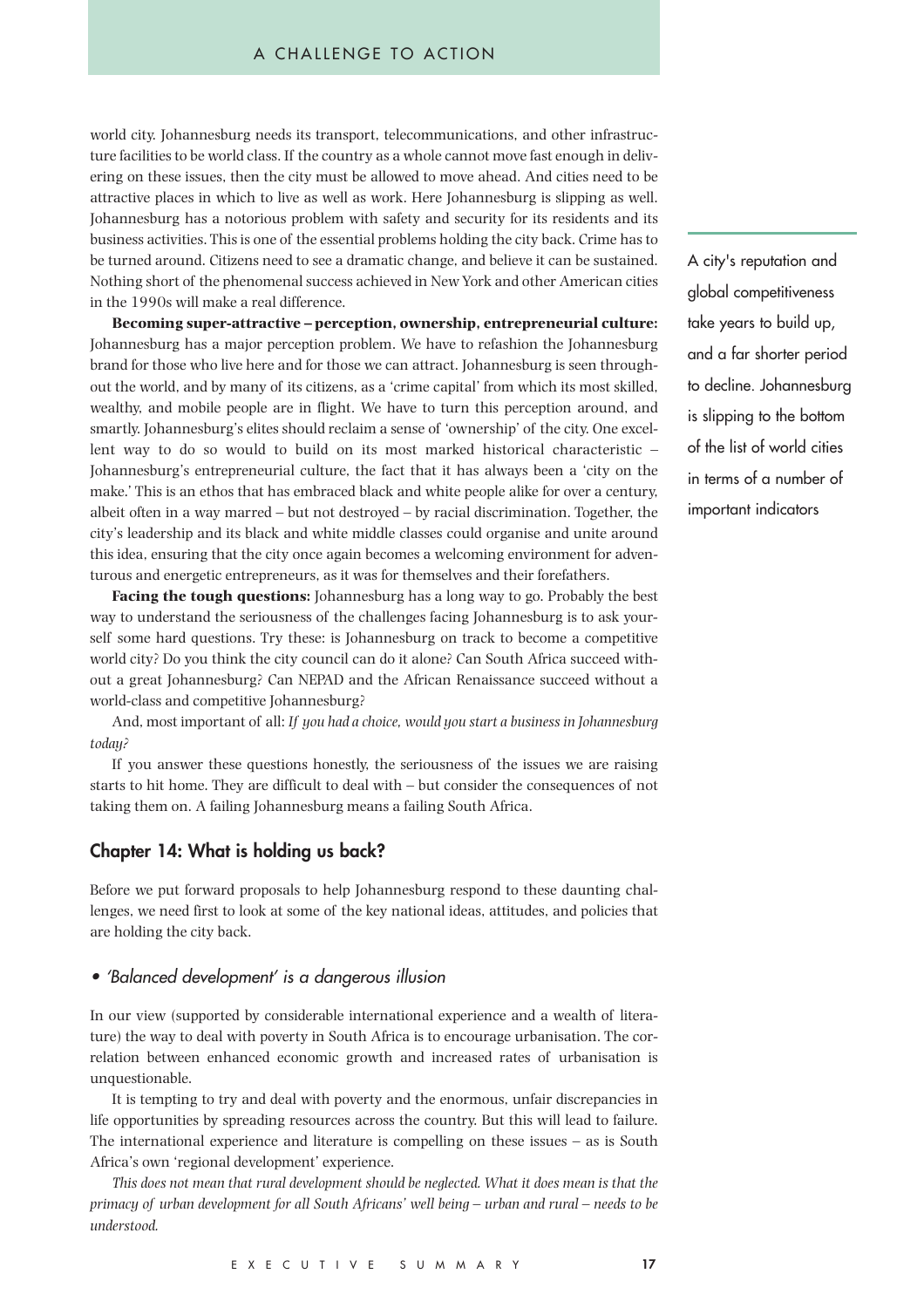Johannesburg is South Africa's and probably Africa's only contender for world city status – the key hub of and facilitator for this country's participation in the global economy. For this reason, Johannesburg's requirements need to move a long way up the scale of national priorities.

#### • Economic growth, and getting rid of poverty

It would be easy for Johannesburg's government and civil society leaders to become preoccupied with delivering services to the poor, or maintaining its current number of municipal employees. It is seductive to itemise the divisions in the city, bemoan the poverty and desperation of its poorer neighbourhoods, and focus solely or even primarily on remedying the social exclusion of disadvantaged groups.

CDE proposes a different approach. We are fully cognisant of the heavy burden apartheid and discrimination has imposed on the city, but unless we focus on the right issues, this negative legacy can only get worse. The key issue is how to turn the current situation around for all the citizens of the city.

First, it is important to accept that, without sustained economic growth in Johannesburg, the poor will get poorer, and opportunities for decent urban living will decline for everyone. Second, it is not helpful to talk of 'solving' urban social and poverty problems through municipal welfarism. The size of most cities, the speed with which their populations are growing, and the enormous needs of those populations require a different approach. What works is creating an enabling environment in which people can help themselves – through education, through 'sweat equity' in building personal or communal resources, and through self-employment. Third, it must be remembered that a focus on improving economic infrastructure is not a selfishly 'big business'-oriented strategy. Improved economic infrastructure will actually assist small entrepreneurs and workers more than it does big business. Smaller firms and working people feel the impact of public sector deficiencies more acutely than larger firms do, because their investment in supplementing inadequate infrastructure represents a greater share of their total investment or household income.

Fourth, it is a myth to claim – as some politicians and trade unionists do – that economic growth and particularly growth led by global technology can only be bought at the expense of the unemployed or the working class. It is a fact that service-intensive world cities with rapidly growing economies – such as Johannesburg could become – provide jobs for unskilled and previously unemployed people.

For these reasons, Johannesburg should not be thought of as 'just one of South Africa's cities.' Rather, we must realise that *South Africa needs a successful Johannesburg.* Johannesburg is economically disproportionately important for the country and the subcontinent. It is from here that the overall management of business is accomplished. Johannesburg is the centre and key symbol of southern Africa's economic performance. Therefore, Johannesburg's decline could seriously affect business and investor confidence, both domestic and foreign; South Africa's ability to retain skilled individuals and to continue to offer world-class professional services; and even the economic functioning of the southern African region as a whole.

Increasingly, South Africa's and Africa's position in the world economy depends on the diffusion of the innovations emanating from global corporations. Ultimately, these are the forces that modernise the national and subcontinental economy, enhance productivity, and increase real income levels. The regard in which Johannesburg is held as a world city will substantially influence the quality of its participation in world technological and economic trends. If it comes to be regarded as a 'backward' place for recycling older products and technologies, the development of the entire subcontinent could be adversely affected.

*Johannesburg's deterioration would be rightly perceived as reflecting a nation in serious trouble.*Those responsible for managing the city and planning its future therefore bear an enormous responsibility of maintaining and improving its ranking as a world city.

The emerging black middle class has yet to claim ownership of Johannesburg in political, intellectual, or philanthropic terms. Johannesburg is a city without a committed, well-informed, and effective ruling elite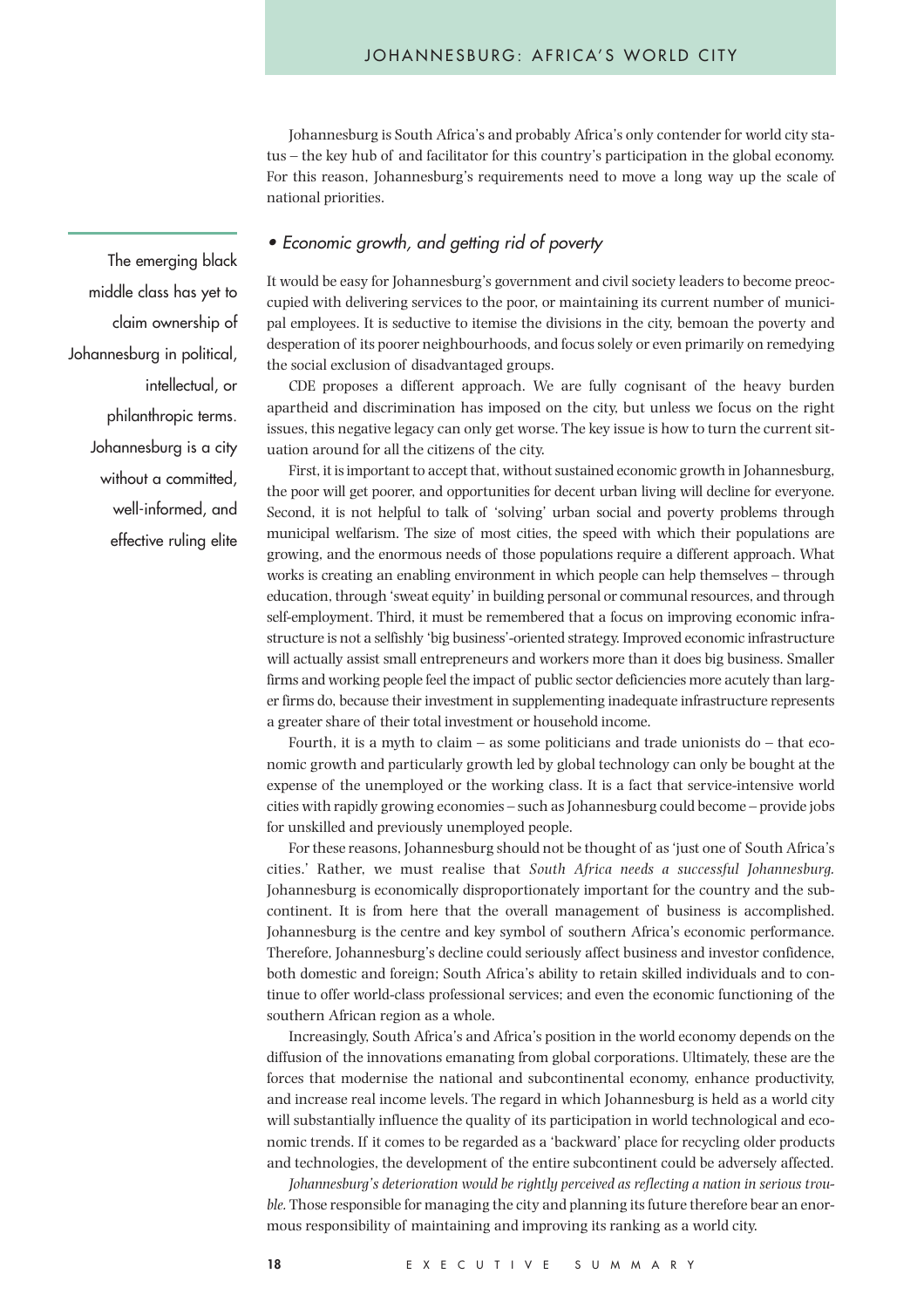#### • Government and business have not given Johannesburg the attention it requires

Although Johannesburg is unique, this does not mean that local government alone can necessarily appreciate its uniqueness, nor ensure that the city fully assumes its national and regional economic leadership role. Johannesburg requires national support.

President Thabo Mbeki is considerably ahead of many others in government in recognising Johannesburg's importance: as he noted in a speech in 1997, 'The economy, life and culture of Johannesburg is impacted upon, and in turn impacts upon, not only national life, but also the life of the entire southern African region.' However, he only referred tangentially to Johannesburg's actual or potential global role. In general, the national government does not seem to have seriously engaged with the new role of cities in a global economy – let alone the specific challenges of Johannesburg as a global city.

Even though Johannesburg is their core business, Johannesburg's civic leaders (until the release of the Johannesburg 2030 report) almost never referred to its role as a world city, and the priorities that must accompany this status. Rather, they tend to focus on local, parochial or neighbourhood issues.

What energy organised business has put into Johannesburg has mainly been concentrated on the inner city rather than on the metropolis as a whole. Few senior business leaders ever talk publicly about Johannesburg's role as the core location for South Africa's engagement with the global economy.

A parochial perspective that thinks of urban management priorities in terms of 'dog licences and drains' is simply not of the order that is required for Johannesburg in the 21st century. Bold national and civic leadership will be required. This is because:

## • Johannesburg should be South Africa's key spatial development priority

The main thrust of spatial development strategy generally in South Africa should be to strengthen Johannesburg as a world city, and to ensure that the other major metropoles are efficient, safe and attractive economic centres. This is where the highest 'latent economic potential' of the country lies.

## **CHAPTER 15: CDE'S RECOMMENDATIONS**

South African cities can no longer be seen in their national contexts alone. They are now subject to powerful international forces and are competing – for investors, business, skilled people, entrepreneurs, visitors, conventions, consumers and image – with cities across the globe. This raises the stakes for each city whose opportunities for growth and prosperity expand dramatically as cities and the entrepreneurs within them can look beyond city and national boundaries for new markets and opportunities. Simultaneously, the possibilities of decline and impoverishment are more pronounced as competition for investors, businesses, and the skilled people they employ and attract can now come from a myriad of other cities world-wide.

In this context, *Johannesburg must become an ideal place in which to do business,* and attract the entrepreneurs, skilled managers, professionals, technicians, and all the other talented and energetic people essential to running a 'world city'. But how we get from where we are to where we need to be is more complex than most observers acknowledge.

Johannesburg is a microcosm of many of South Africa's most pressing problems. It's a city in the balance, on the edge – pregnant with potential for significant growth and development, but also facing grave challenges to realising that potential and maintaining its current position.

*South African decision-makers need to reconceptualise Johannesburg.* It is no longer a mining town, but a post-industrial metropolis which must take its place on the global grid of competitive world cities. We have to reconfigure how we understand Johannesburg – spaSouth African decisionmakers need to reconceptualise Johannesburg. It is no longer a mining town, but a post-industrial metropolis that must take its place in the global grid of competitive world cities.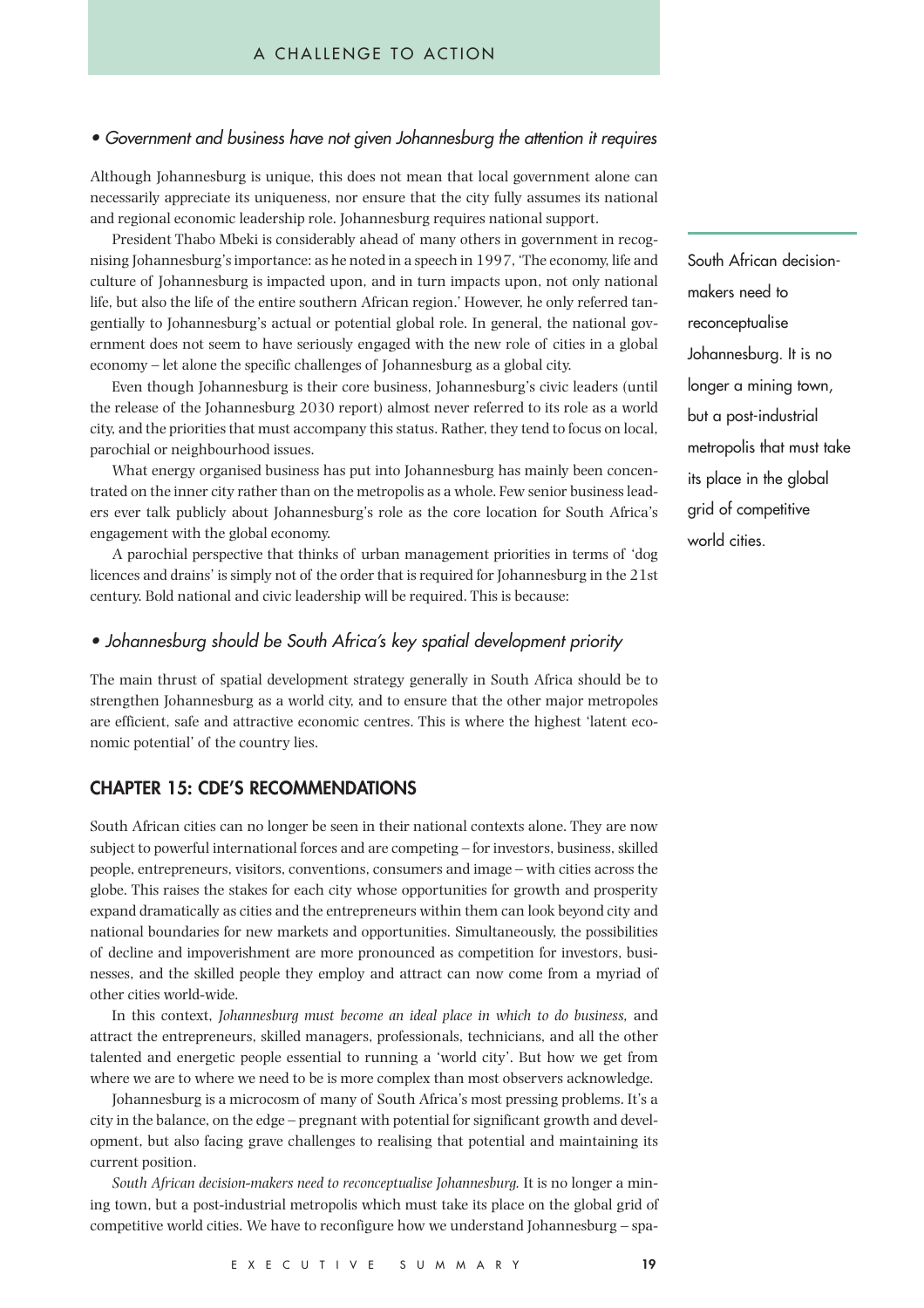tially, economically, politically, regionally, and globally. The issues that face this city are therefore complex and multifaceted.

The challenges that confront Johannesburg's return to world class attractiveness involve different layers of government, new powers and authority to compete as a world city, a strong partnership between business leaders committed to this place and 'the powers that be' locally and nationally, and an understanding of the leadership and energy required to turn Africa's economically most important city around. Our recommendations therefore need to reflect this reality.

### **A NATIONAL PARTNERSHIP**

CDE's core recommendation is that the issues facing Johannesburg are so complex and important that what is required is a *national partnership on Johannesburg – Africa's competitive world city.*

The challenges that face the city and the importance of success are such that a concerted national and city effort is required. The truth is that the city council on its own will not be able to turn Johannesburg around. The ANC on its own will not be able to take the bold decisions essential for Johannesburg to re-emerge as a world-class centre of economic growth and opportunity for millions of skilled and unskilled people. Business leaders or any other civic group on their own will not be able fundamentally to influence the direction and health of the city either. Poorer citizens will not be able to 'make their own way' and realise the promise of new opportunities and democratisation unless dramatic changes take place.

Johannesburg is a national and continental asset, and its future success requires a period in which citizens pull together in novel ways to make the bold decisions and get the results that are essential if the city is to become the global success we need it to be.

### **The aim of the partnership**

The aim of the partnership should be to ensure that the Joburg 2030 vision becomes a reality; to build Johannesburg into a great world-class city and brand and to provide a mechanism to involve national and city-based civic leadership in helping local and provincial politicians to turn Johannesburg around.

The key theme of the task force should be to *'Let Johannesburg lead'.* We need to move away from rigidly uniform national policies. And if the rest of the country is not yet ready to follow, then it is imperative that we do not hold our one world city back.

## **The partnership's motto**

The theme or motto of this national partnership should be:

JOHANNESBURG, A COMPETITIVE WORLD CITY WITH

- Safe streets
- Strong neighbourhoods
- Opportunities for all
- A growing economy
- JOHANNESBURG INTERSECTION OF AFRICA AND THE GLOBAL ECONOMY THE WORLD'S GREAT NORTH–SOUTH CITY

#### **Structure of the partnership**

It is essential to ensure that the partnership does not become 'a talk-shop' but is a mechanism for focused action by national and local interests, guided by experts. CDE suggests that it be made up of:

National government and senior business leaders do not seem to have seriously engaged with the new role of cities in the global economy – let alone the specific challenges of Johannesburg as a global city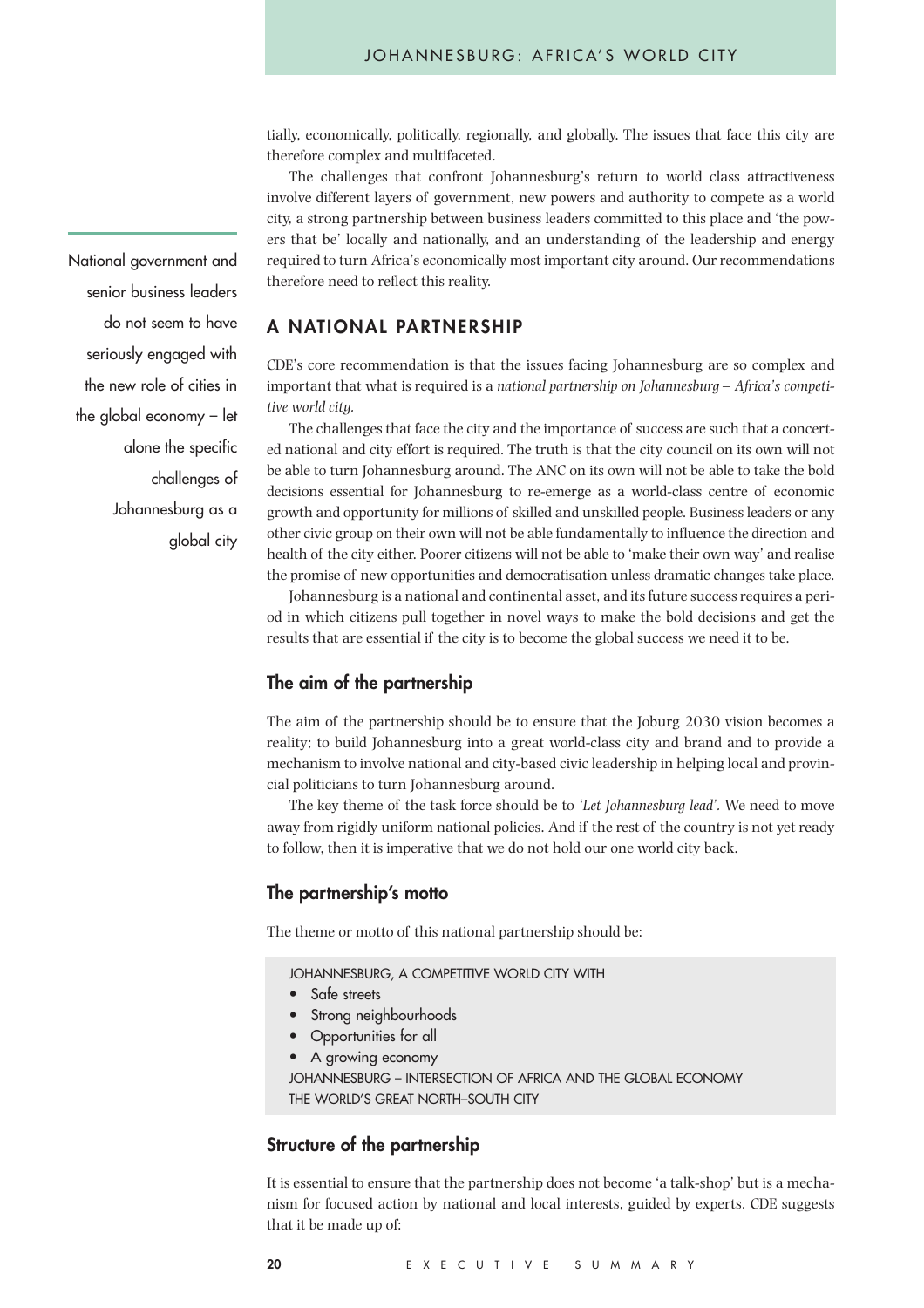# \* A coalition of interests

At its apex the partnership should have a coalition of interests which will be the decisionmaking body reflecting the key interests with a stake in Johannesburg's future as a 'world city'.

## \* An expert task team

The expert task team will advise the council, and will function by establishing working groups and commissioning project development work or research.

# **KEY PRIORITIES FOR THE NATIONAL PARTNERSHIP**

The expert task team should appoint working groups to focus on eight different priority areas:

## **1: Get the basics right**

The Council's own research and CDE's work converges on six fundamental problems that inhibit competitive enterprise and maximum possible job creation. *Each area requires a bold new approach.* 

- **Crime:** If the crime problem in Johannesburg can be turned around, the impact on the entire country will be dramatic. A national partnership between all levels of government, business and civil society is required to achieve a 'zero-tolerance' city with an urban environment that meets global standards.
- **Transport:** What is required is a comprehensive plan to ensure that Johannesburg does not become 'gridlock city' in the next few years. This is a project that will require national, provincial, and local expertise coupled with private sector financial management and planning skills.
- **Telecommunications:** There is no geographic, technical, or financial reason why Johannesburg should not be able to outperform many first-world cities in providing affordable access to world-beating telecommunications technology. The key to this is well-managed privatisation and increased competition. A public–private, local and national team is required to lobby for Johannesburg's interests in communications privatisation.
- **The labour market:** The city's own research has confirmed what many have been saying for some time. The package of national labour legislation introduced since 1994 is having a cumulative negative impact on job creation in the city. Johannesburg has an interest in making this city's labour market much more friendly to entrepreneurs and job-seekers. The interests of all Johannesburg's residents need to be factored into a serious re-examination of the city's labour market, and the necessity for exemption from legislation that constrains enterprise and employment.
- **Health and welfare:** It is critically important for Johannesburg's future to think through and plan ahead for the health and welfare implications of HIV/AIDS. The city must show that Johannesburg can face the realities of this situation, and deal with its consequences.
- **City management:** The executive management of this sprawling metropolis needs to be world class. We need a 'one-stop facility' for investors; excellent accounting and repayment procedures; world-beating service delivery and maintenance of facilities and infrastructure; value for money in terms of the council's budget expenditure; and excellent information about the city's economy. All this will require a different level of best-practice performance management and effective competition.

Johannesburg needs to aggressively recruit skilled people from outside South Africa to come and help build a great world city in Africa. It should become an open city to skilled foreigners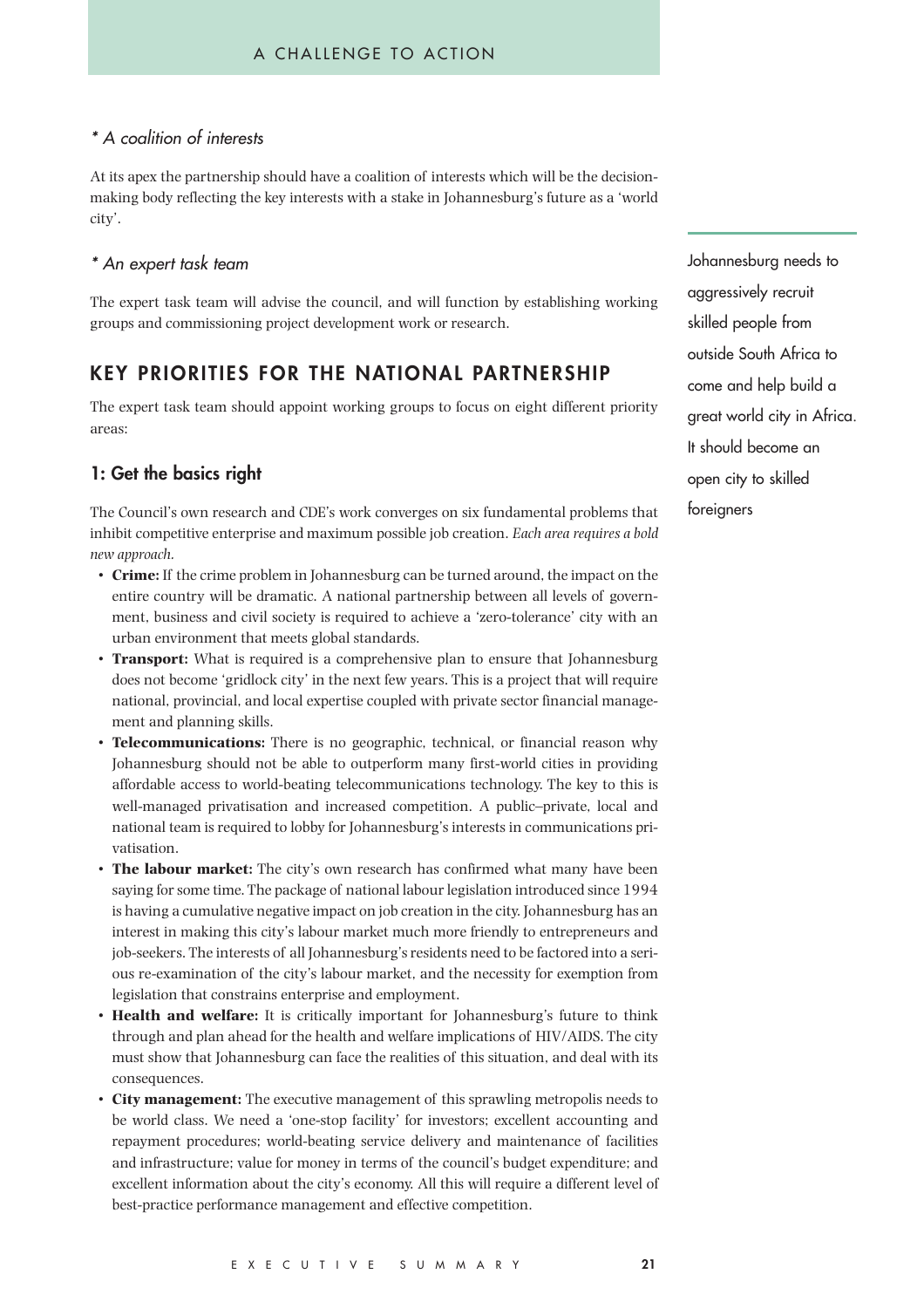#### **2: Make Johannesburg a competitive 'open city'**

There are three separate but related issues that could make a critical difference to Johannesburg's prospects as a world city. These concern immigration, education, and tax.

- **Recruit foreign skills:** Johannesburg should lobby for powers that will enable it to actively recruit the skilled immigrants essential to economic growth. The hard reality is that the city needs foreigners to teach in its schools (especially maths and science); lecture in its tertiary institutions; and work at highly skilled levels in small, medium and large businesses; and we need foreign managers and entrepreneurs. It is hard to think of many cities that have 'taken off' economically without an enormous influx of immigrants. We should declare Johannesburg an 'open city' to skilled immigrants (defined very widely to include small entrepreneurs), and launch a massive recruitment campaign for the foreign skills we desperately need.
- **Dramatically improve training and education:** The city must find ways to improve the quality of education. The private sector needs to be much more effectively harnessed to make a larger contribution to schooling and technical training. A massive private sector-funded experiment on vouchers to enable poor parents to behave like middle-class parents would be just the right kind of initiative to radically change education prospects and thus job prospects for the poor.
- **Ensure Johannesburg has a competitive tax regime:** The third initiative in opening the city and making it much more attractive to foreigners concerns tax. The partnership needs to assess the attractiveness of the city's tax regime for investors, wealthy individuals, and companies. Are we competitive with other world cities, and especially developing country world cities? Johannesburg needs to lobby for its own investment and tax incentives to enable it to compete with other world cities.

#### **3: Effective city-wide planning – metropolitan enablement, not laissez faire**

Until now, planning has focused too exclusively on the inner city area, and such plans have often concentrated on cultural or historic themes rather than the key economic issues that inhibit Johannesburg's growth.

We need to look again at the key nodes in the city with 'world city' concerns in mind. For example, the burgeoning economic corridor of Sandton–Midrand–Centurion has received far too little attention, and the negative consequences of this are now affecting current efficiency and future growth. At the other end of the city (physically and economically) it is important that Soweto and Orange Farm are more effectively linked to the rest of the urban region. A key consideration here is their potential roles in the growth of smaller enterprises, especially in the producer services sector where world cities tend to be most buoyant. Transforming Johannesburg's southern townships and informal settlements into a local business culture of small firms of electrical technicians, building maintenance operators, specialised security services providers, computer repairers, software consultants, caterers, and so on as opposed to an army of roadside retail hawkers, shebeen operators, or unemployable and unionised heavy engineering or mining workers is an important, long-term economic planning priority for a world city such as Johannesburg.

#### **4: Strengthen the city's neighbourhoods**

Large 'world cities' have to manage a complex relationship between providing an excellent environment for business activities while simultaneously ensuring that the quality of life of residents is improved in poorer areas and maintained where it is already good. Cities have to manage an important balancing act: they need a vision and strategy to project into the competitive global arena, but must combine this with a passionate concern for the

Johannesburg is now run as one the most centralised cities in the world. This has negative implications for democratic accountability and effective governance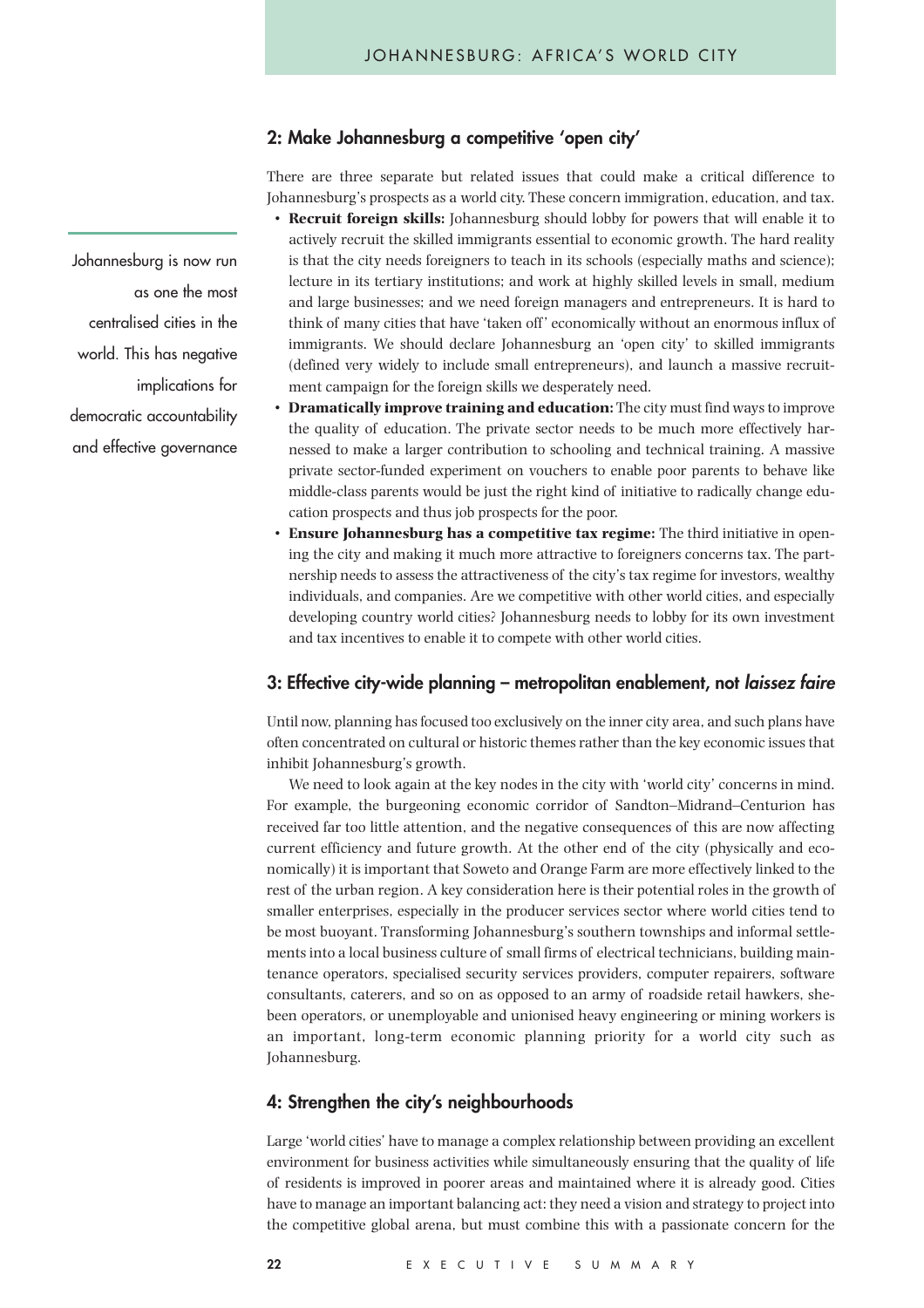quality of life of citizens and enterprises. First and foremost, successful cities are a combination of working vibrant neighbourhoods. The partnership should develop two initiatives to strengthen Johannesburg's neighbourhoods and their development:

- the establishment of a neighbourhood initiative fund; and
- the expansion of local democratic accountability to counteract the current overcentralised remote political structure.

## **5: Build an optimal relationship among the three contiguous metropolitan areas**

Johannesburg is not a geographically isolated metropolis. As it has expanded, so its borders have met those of two other very different but also expanding metropolitan areas: Tshwane (formerly Pretoria), and Ekurhuleni (formerly the East Rand). The time has come to think through the regional nature of this three-metro urban sprawl and – without consideration to bureaucratic or 'turf' concerns – examine the implications for economic growth.

## **6: Reassess Johannesburg's leadership needs**

There are three related components to the critical question of strong leadership essential for a city such as Johannesburg at this transitional time in its history.

First, considering the size of the Johannesburg budget (bigger than that of nearly all national line departments), the complexity of the management task facing its government and the importance for the country of achieving success, it is clear that we need to rethink the level, status, seniority, and methods of selection of the city's executive leadership.

Second, the partnership should consider the advantages to be had from citizens directly electing Johannesburg's mayor, or other options better suited than the current relatively 'invisible government' to Johannesburg's particular economic, political, and administrative circumstances.

Third, we need to ask whether Johannesburg can be a successful world city without business champions and active business involvement, and how this should be organised and linked to the efforts of the council and national government. The partnership should engage with business leaders, assess the relevance of international experience, and put forward an action plan.

#### **7: International learning and liaison**

Johannesburg can tap into considerable world experience on all the issues that confront this city – one of the advantages of 'coming late'. The partnership should also explore the benefits of linking Johannesburg with other cities that share our concerns, or might have common interests. One thinks here of Atlanta, a city that has combined racial transition with global economic success in a location with few outstanding geographic features; like Johannesburg, it is not built on water.

## **8: 'Re-branding' Johannesburg**

Johannesburg is currently seen by many important audiences as a city of crime and a city whose top people are leaving. A small group of experts should be commissioned to come up with a plan to re-brand Johannesburg and define its distinctive public niche as one of many competitive world cities It will, however, be a waste of resources to attempt the rebranding until the national partnership has some victories under its belt. Nonetheless, preparatory work should begin.

Johannesburg will not remain even a secondary world city unless bold initiatives are taken now. Decisive new steps are required. The involvement of leaders not previously active in Johannesburg's future is essential